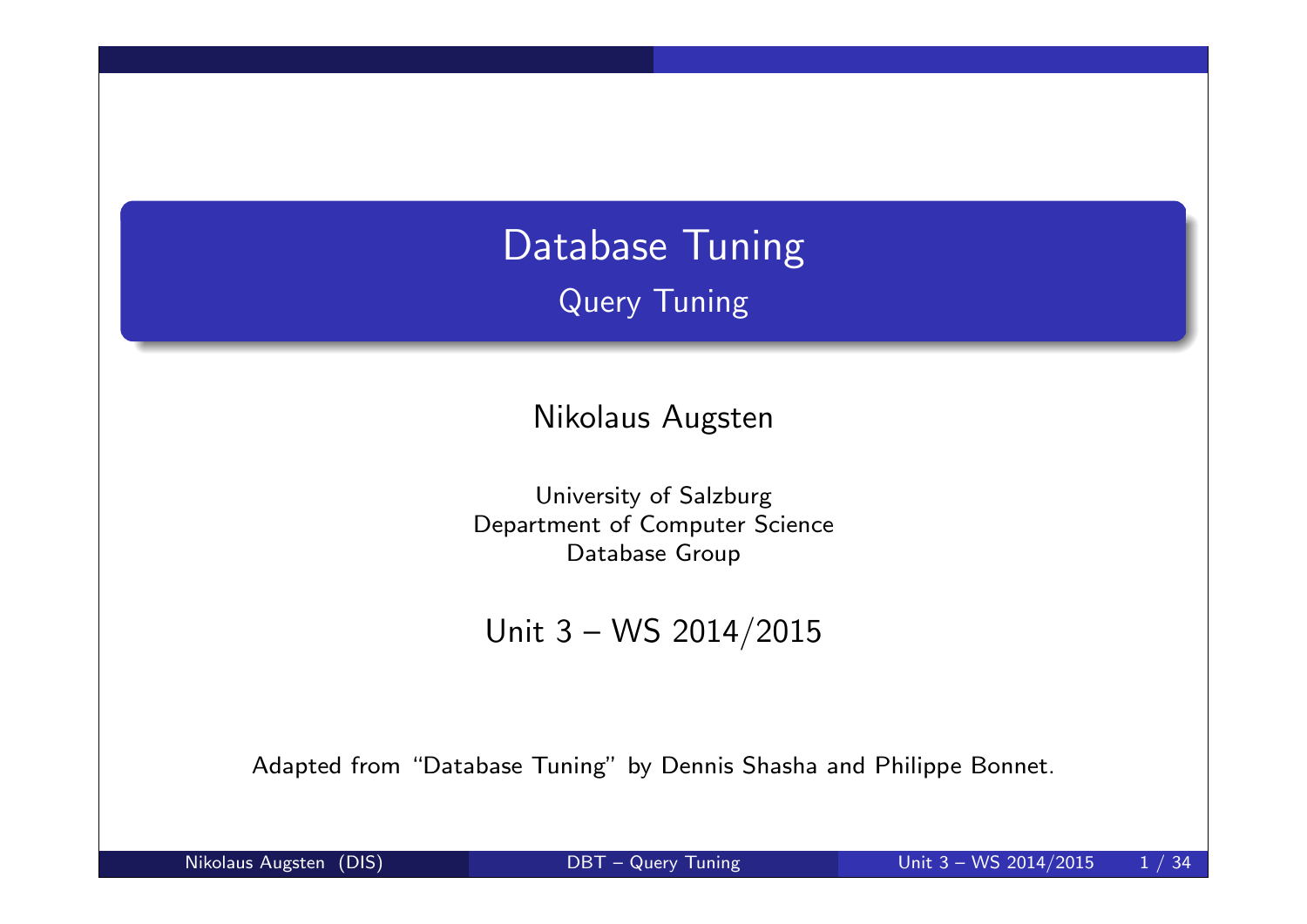# **Outline**

### 1 Query Tuning

- **Minimizing DISTINCTs**
- **Rewriting of Nested Queries**

# 2 Index Tuning

• Query Types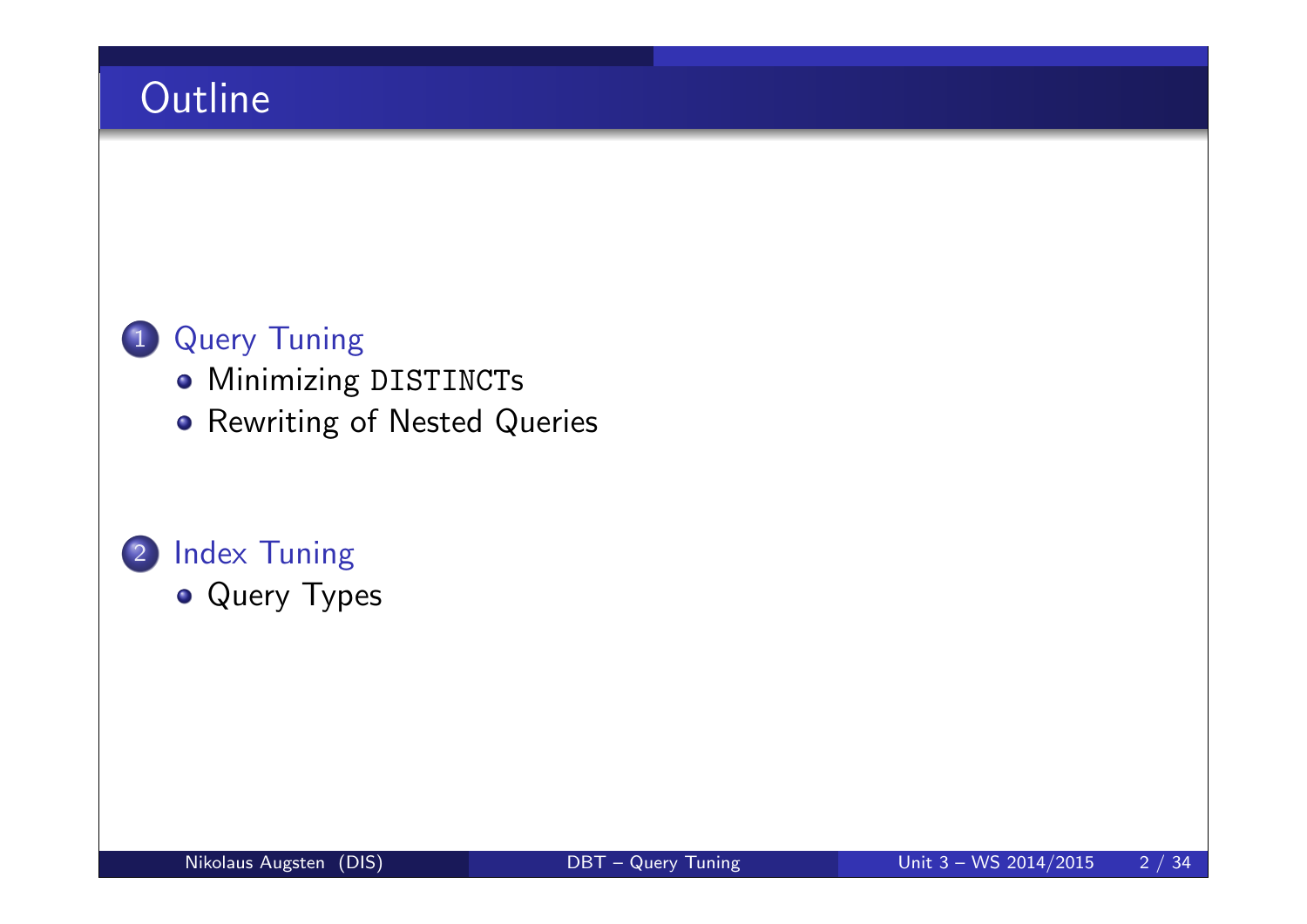# **Outline**

### 1 Query Tuning

- **Minimizing DISTINCTs**
- **Rewriting of Nested Queries**

# **Index Tuning**

**• Query Types**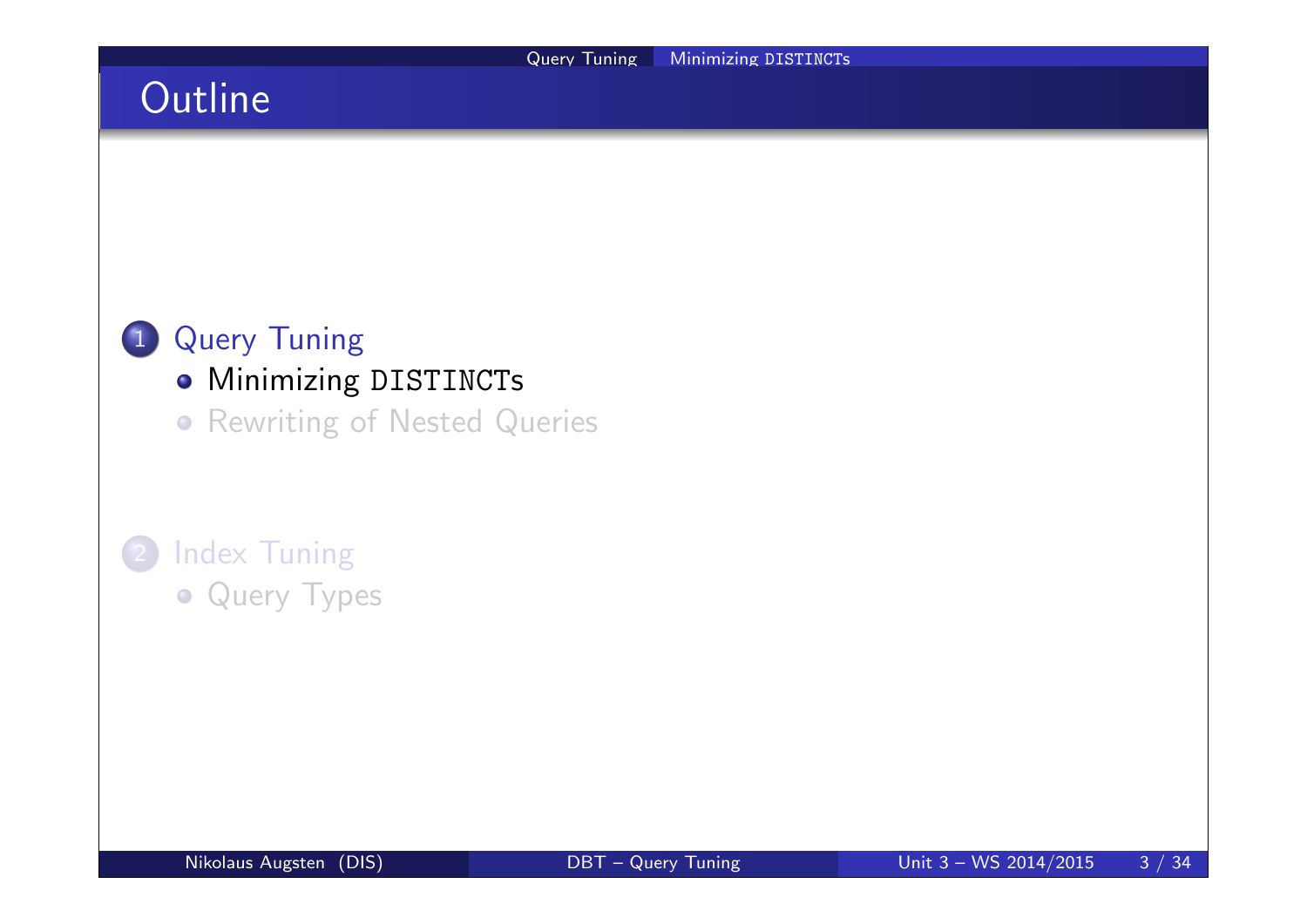## About Query Tuning

- DISTINCT removes duplicate tuples from the query result.
- Goal: avoid DISTINCT if possible!
- o How to know if DISTINCT is necessary?
- We use the notions of
	- privileged tables and
	- **•** reachability

to decide whether there can be duplicates in the query result.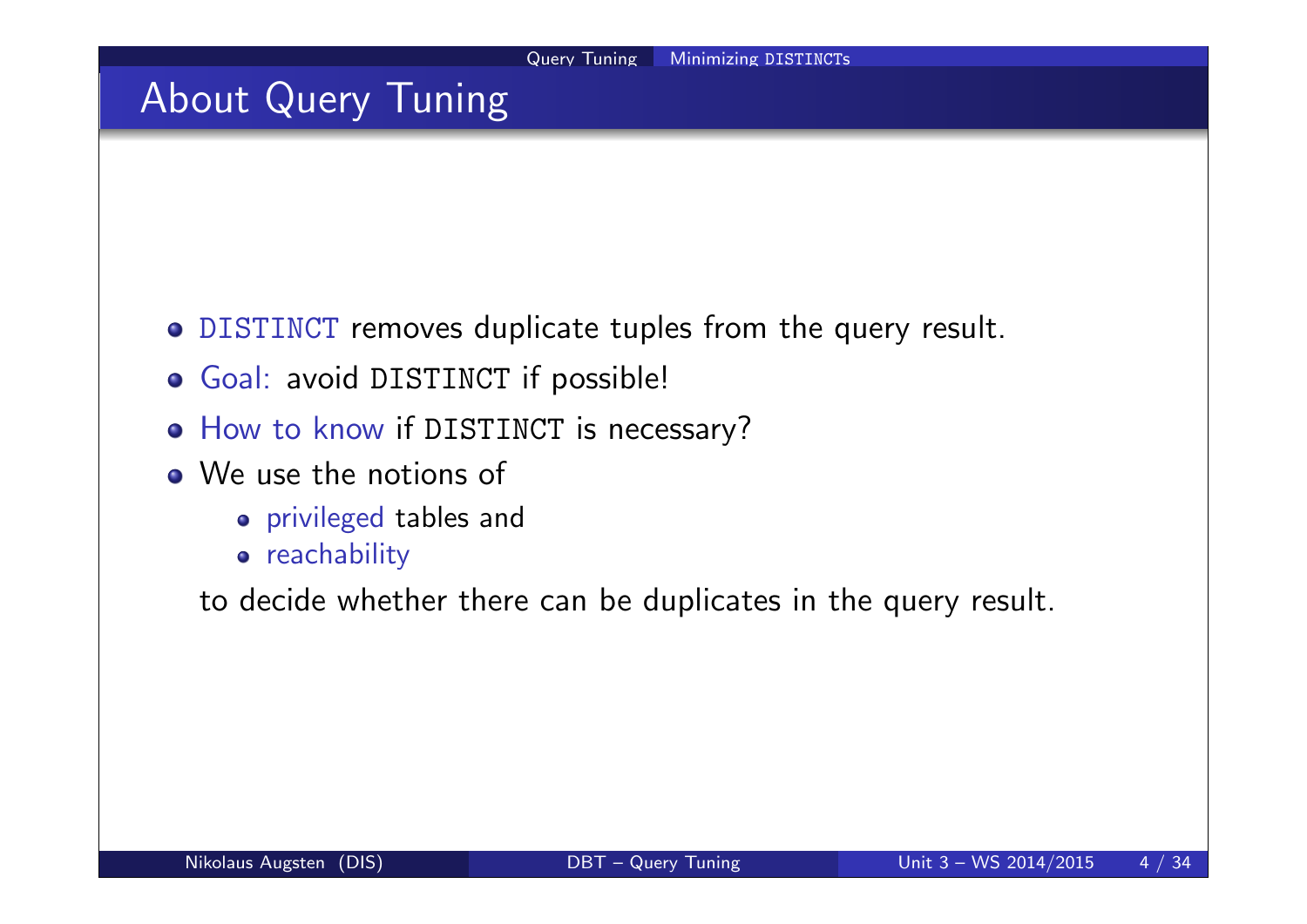### Privileged Tables

- Privileged table: Attributes returned by SELECT clause contain a key.
- Example: Get the social security numbers of all employees that work in a technical department.

SELECT ssnum FROM Employee, Techdept WHERE Employee.dept = Techdept.dept

- Employee is a privileged table:
	- the SELECT clause projects the attribute ssnum
	- ssnum is a key of Employee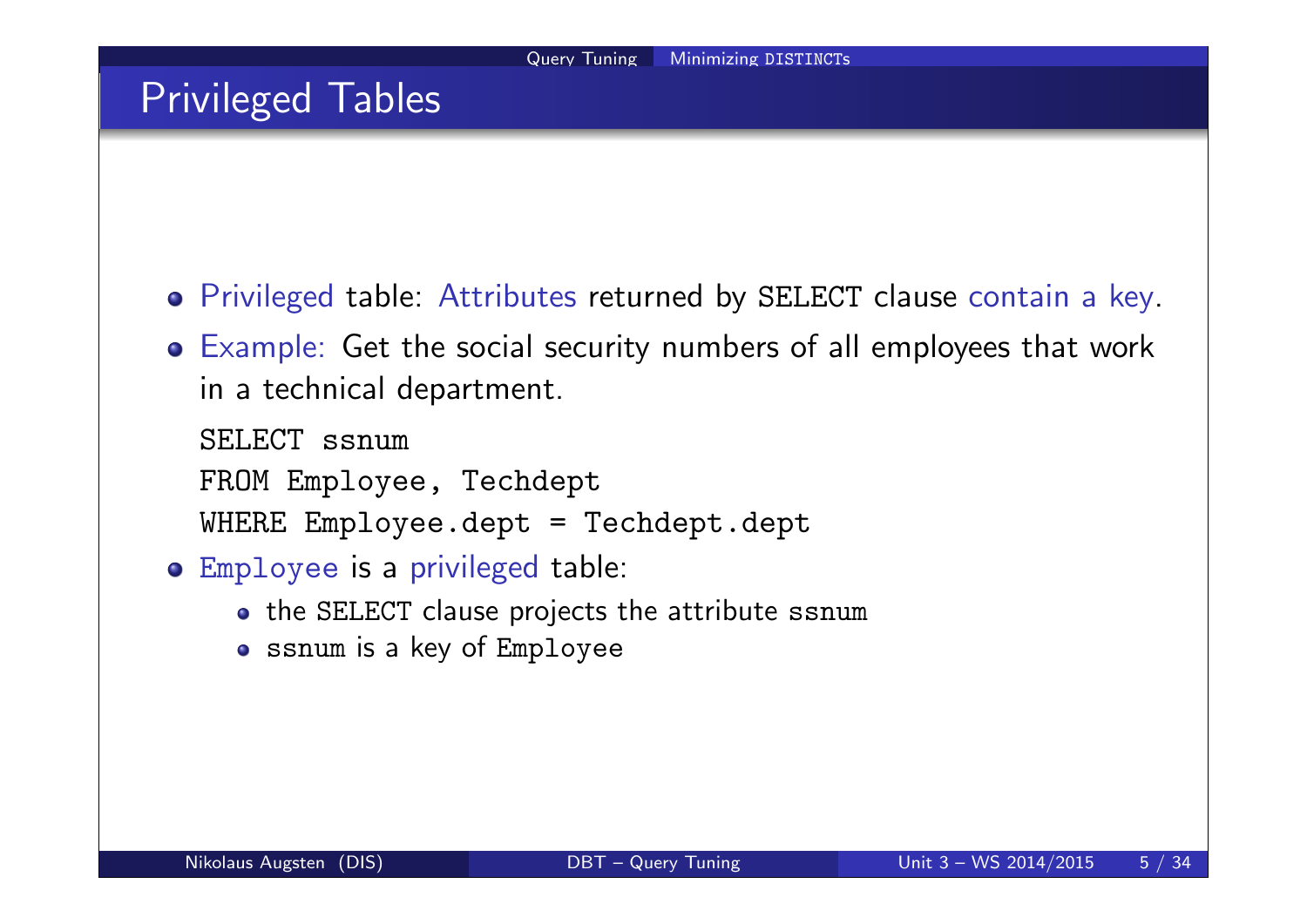### Reachability

- $\bullet$  R and S are tables
- $\bullet$  R reaches S if
	- $R$  and  $S$  are joined on equality and
	- the join attribute in  $R$  is a key of  $R$
- $\bullet$  Intuition: A tuple from S is joined to at most one tuple from R.
- Reachability is transitive: if  $A$  reaches  $B$  and  $B$  reaches  $C$  then  $A$ reaches C.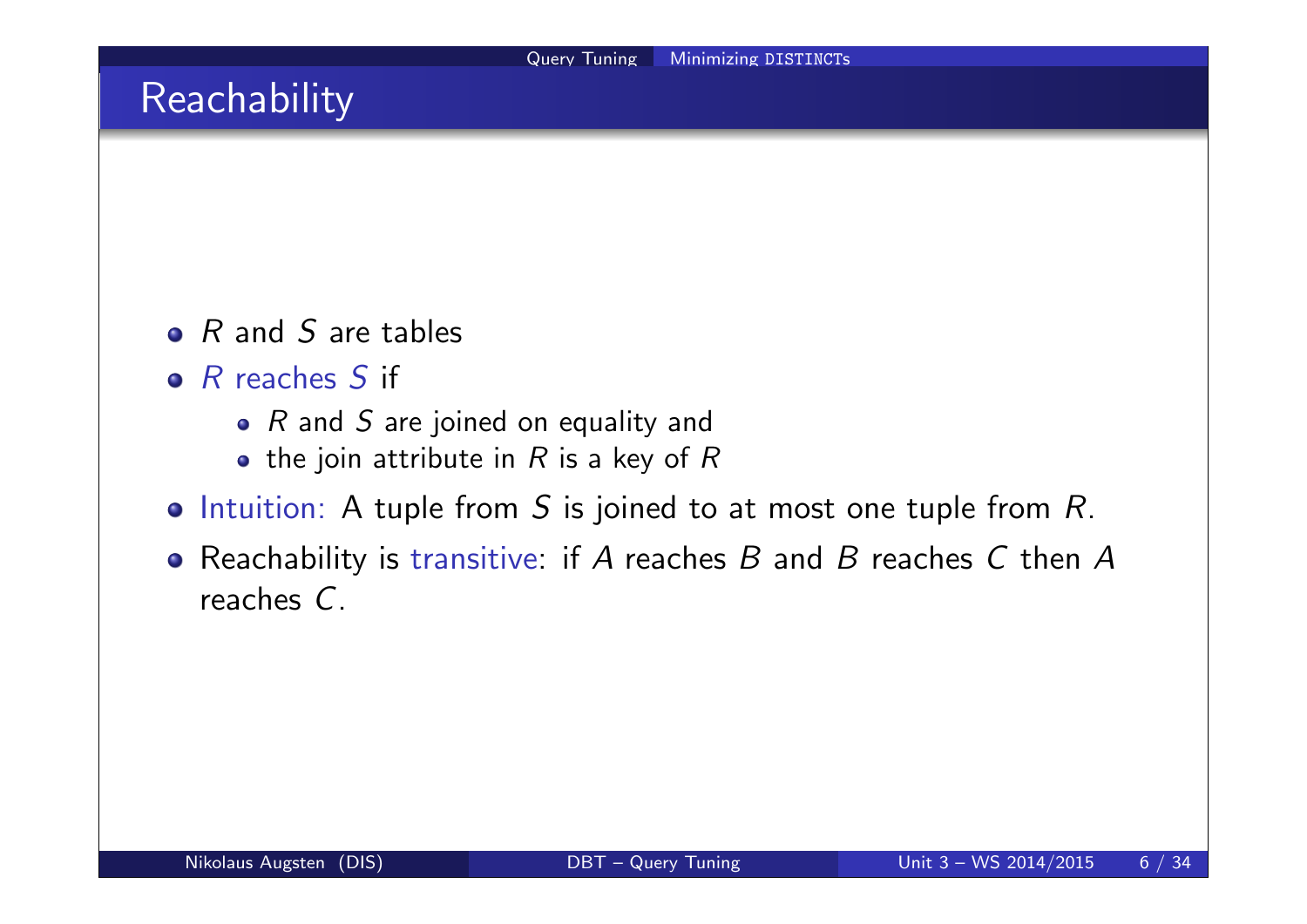## Reachability – Example

Previous Example: Get the social security numbers of all employees that work in a technical department.

SELECT ssnum

FROM Employee, Techdept

WHERE Employee.dept = Techdept.dept

- Techdept reaches Employee:
	- Techdept and Employee are joined on equality
	- o dept is a key of Techdept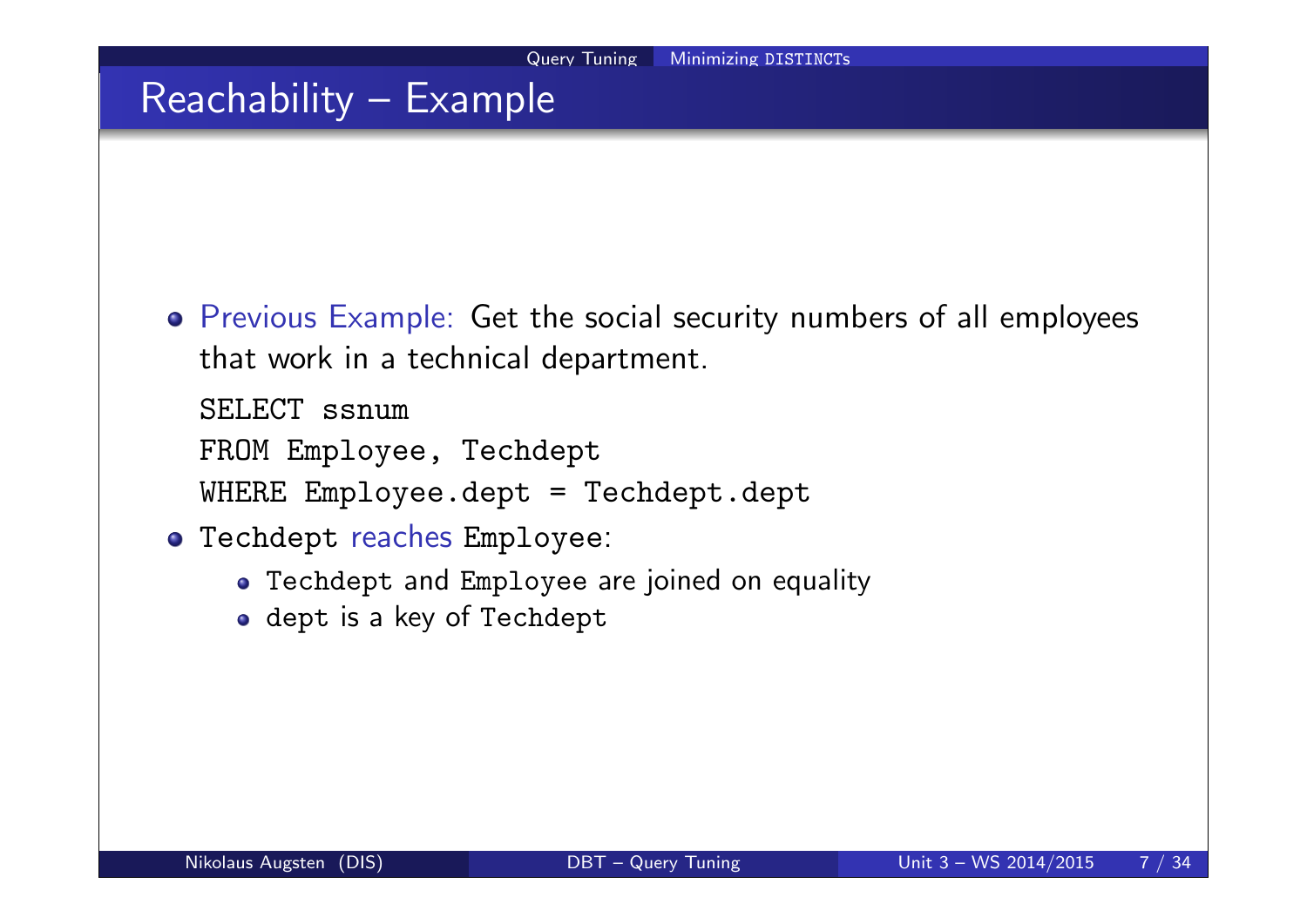## No-Duplicate Guarantee

- A query returns no duplicates if the following conditions hold:
	- Every attribute in the SELECT clause is from a privileged table.
	- Every unprivileged table reaches at least one privileged one.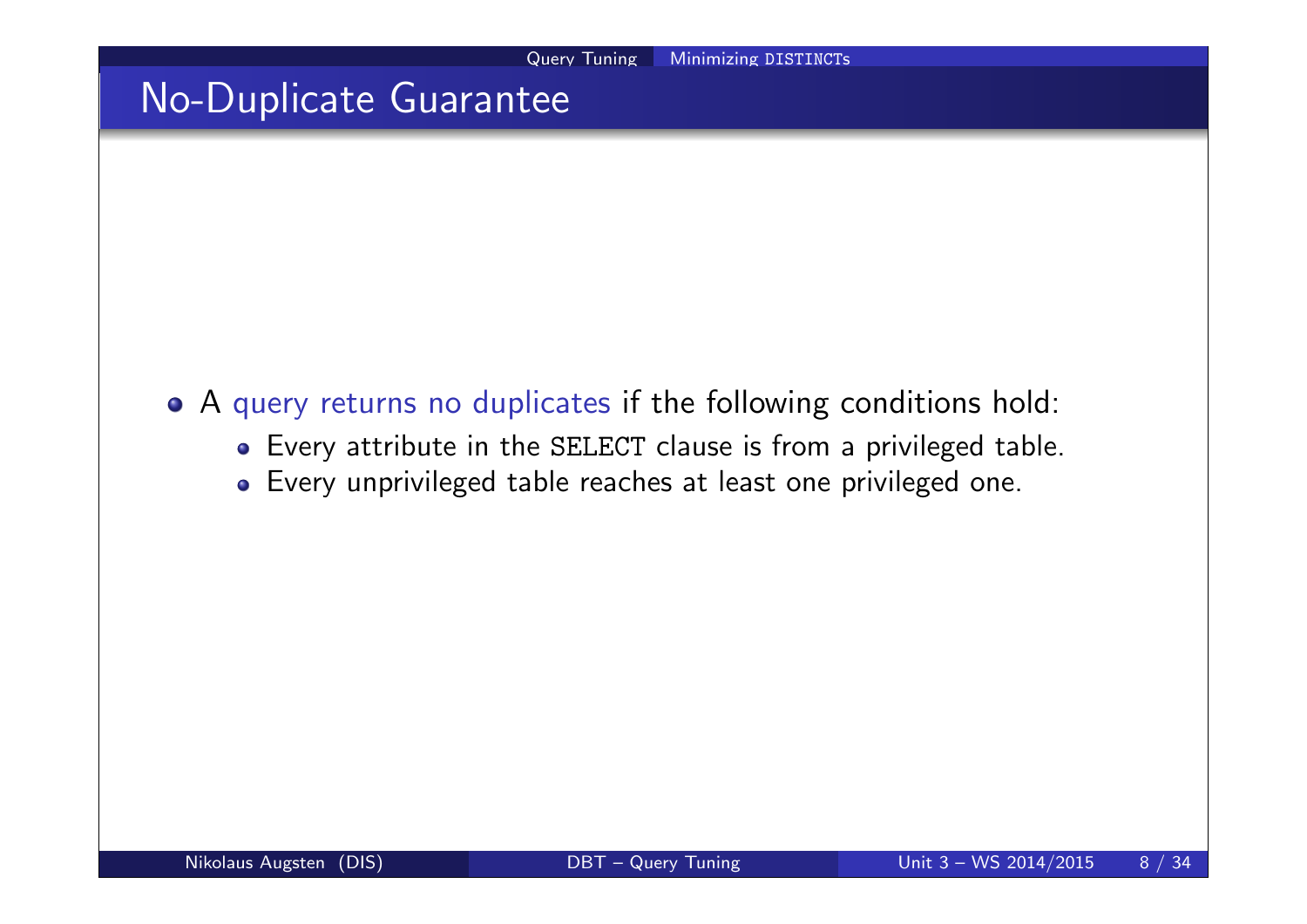• This query may return duplicates:

SELECT ssnum FROM Employee, Techdept

WHERE Employee.manager = Techdept.manager

- o Reason:
	- manager is not a key of Techdept
	- thus Techdept does not reach privileged table Employee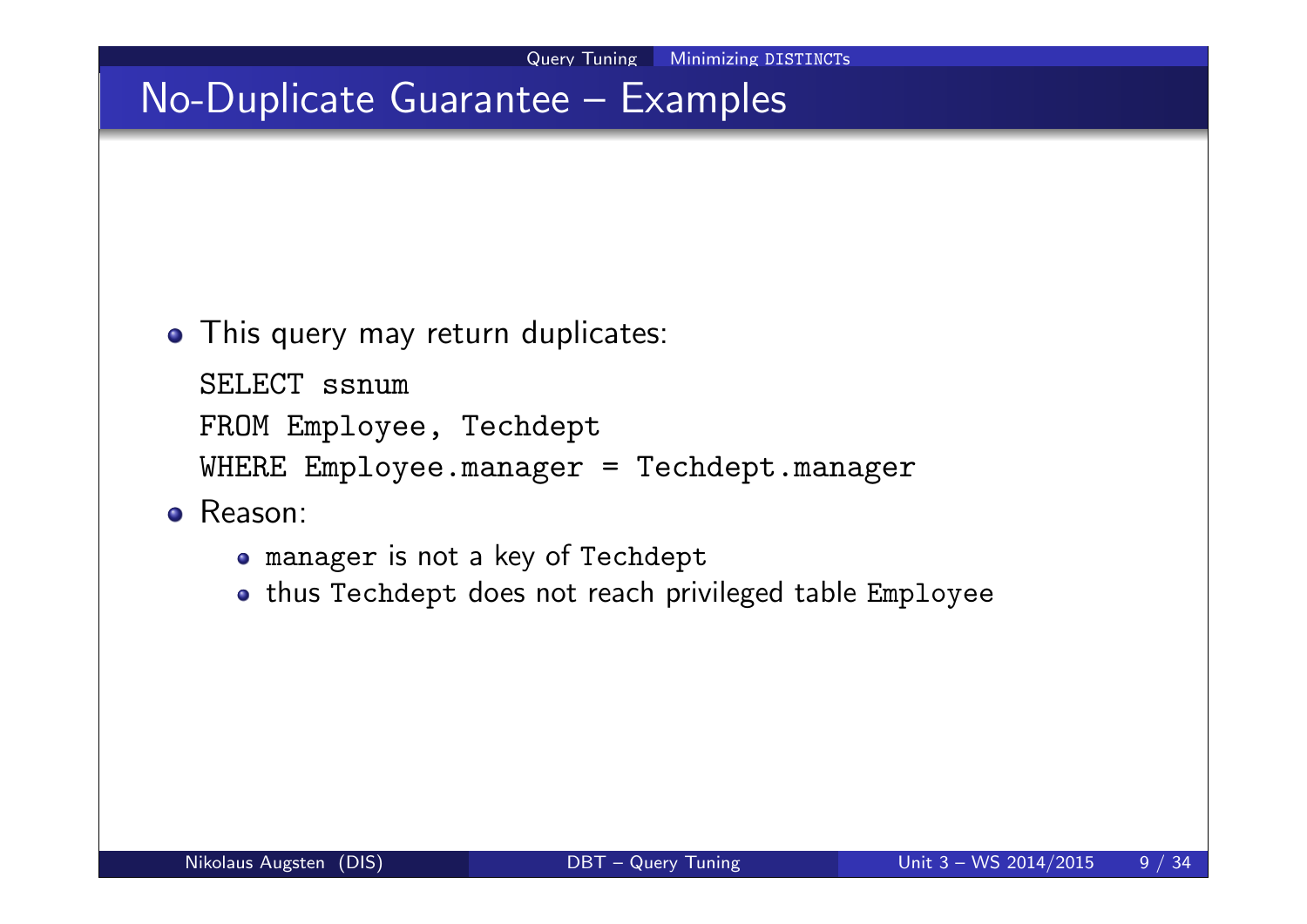- This query returns no duplicates: SELECT ssnum, Techdept.dept FROM Employee, Techdept WHERE Employee.manager = Techdept.manager
- Reason: different from previous example,
	- both Techdept and Employee are privileged table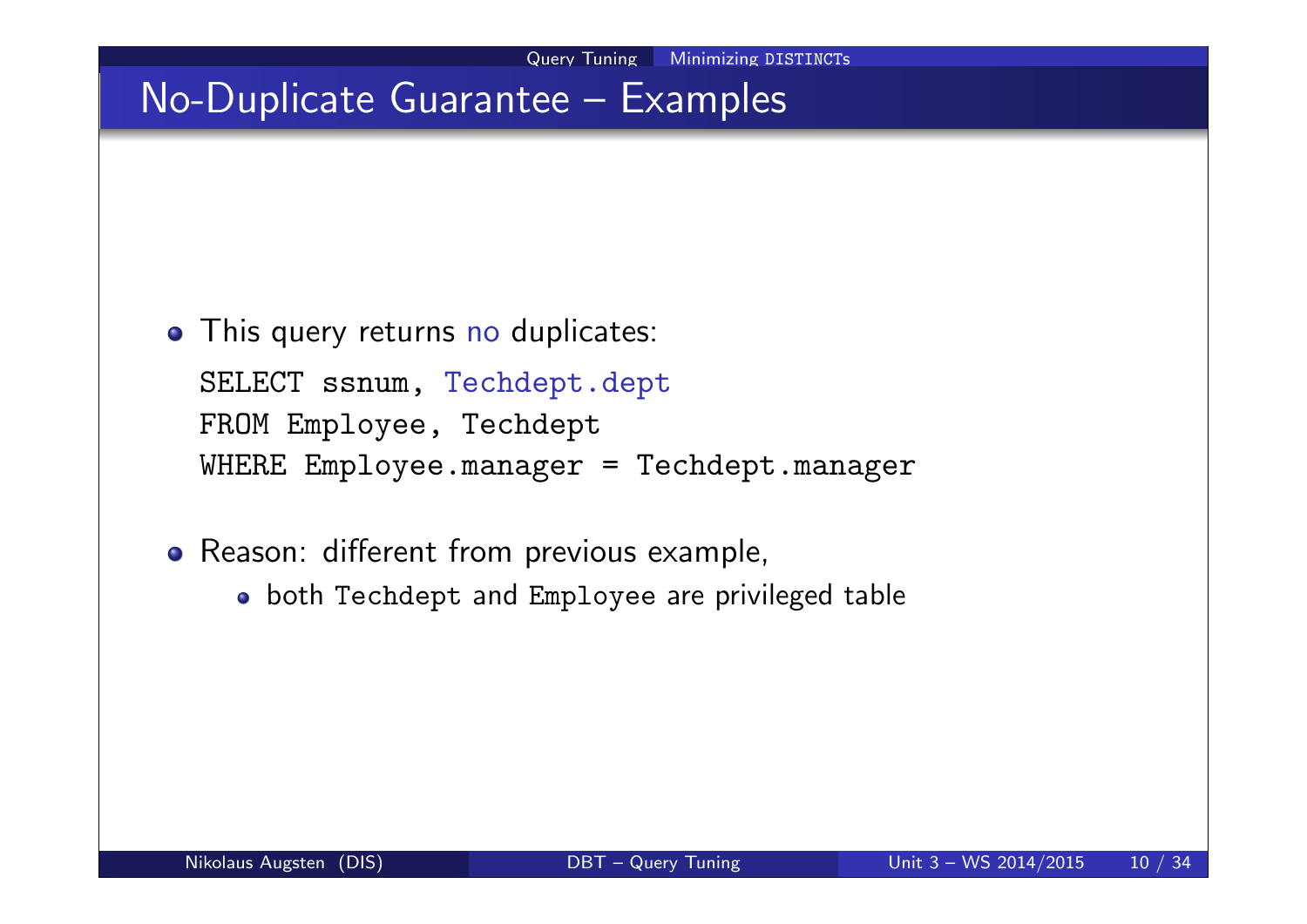• This query also returns no duplicates:

SELECT ssnum, Techdept.dept FROM Employee, Techdept

- Reason: as before,
	- both Techdept and Employee are privileged table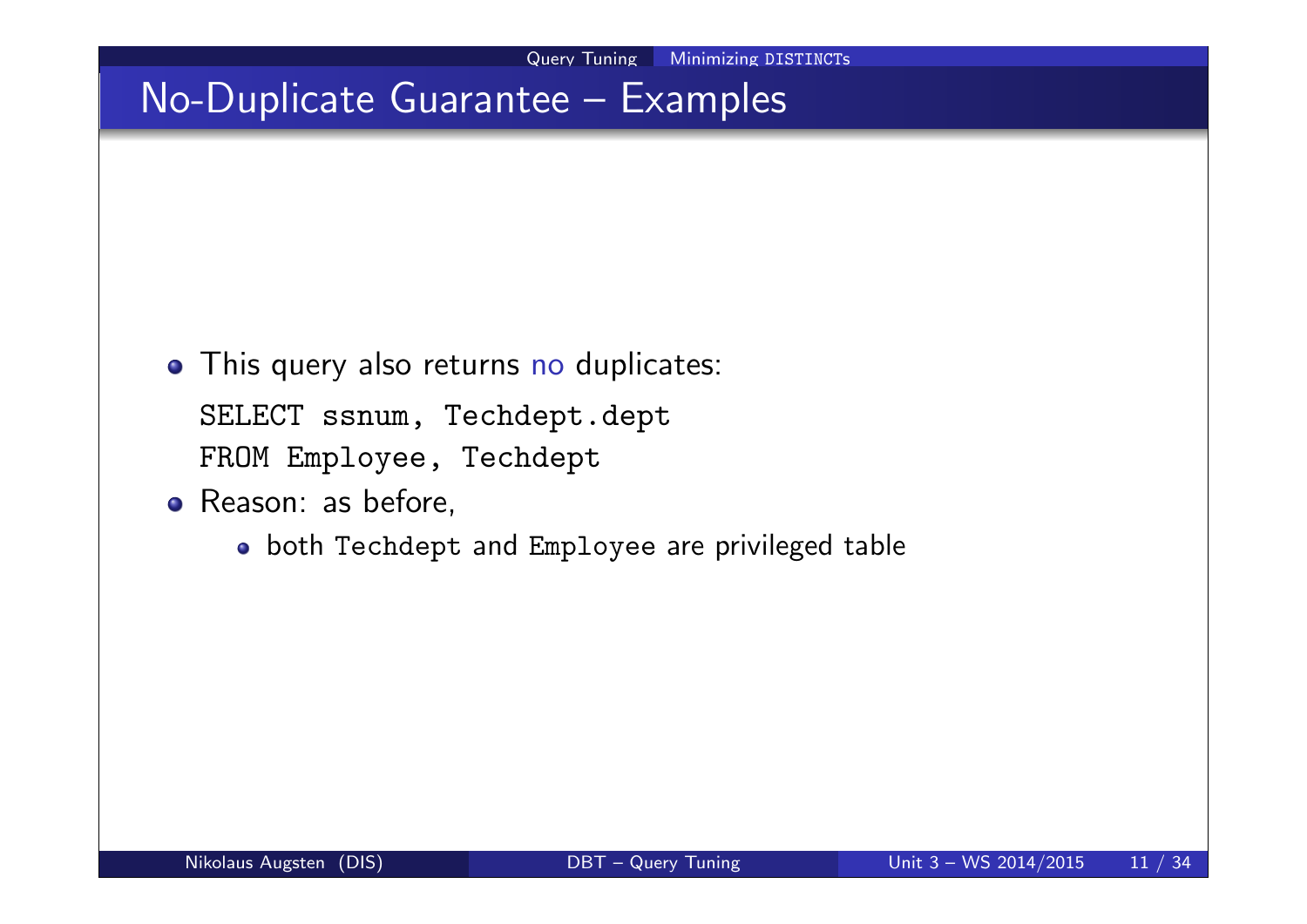- This query returns no duplicates: (even if Student.name is not a key) SELECT Student.ssnum FROM Student, Employee, Techdept WHERE Student.name = Employee.name AND Employee.dept = Techdept.dept
- Reason:
	- join attribute Employee.name is a key, thus Employee reaches privileged table Student
	- join attribute Techdept.dept is a key thus Techdept reaches Employee
	- transitivity: Techdept reaches Employee and Employee reaches Student, thus Techdept reaches Student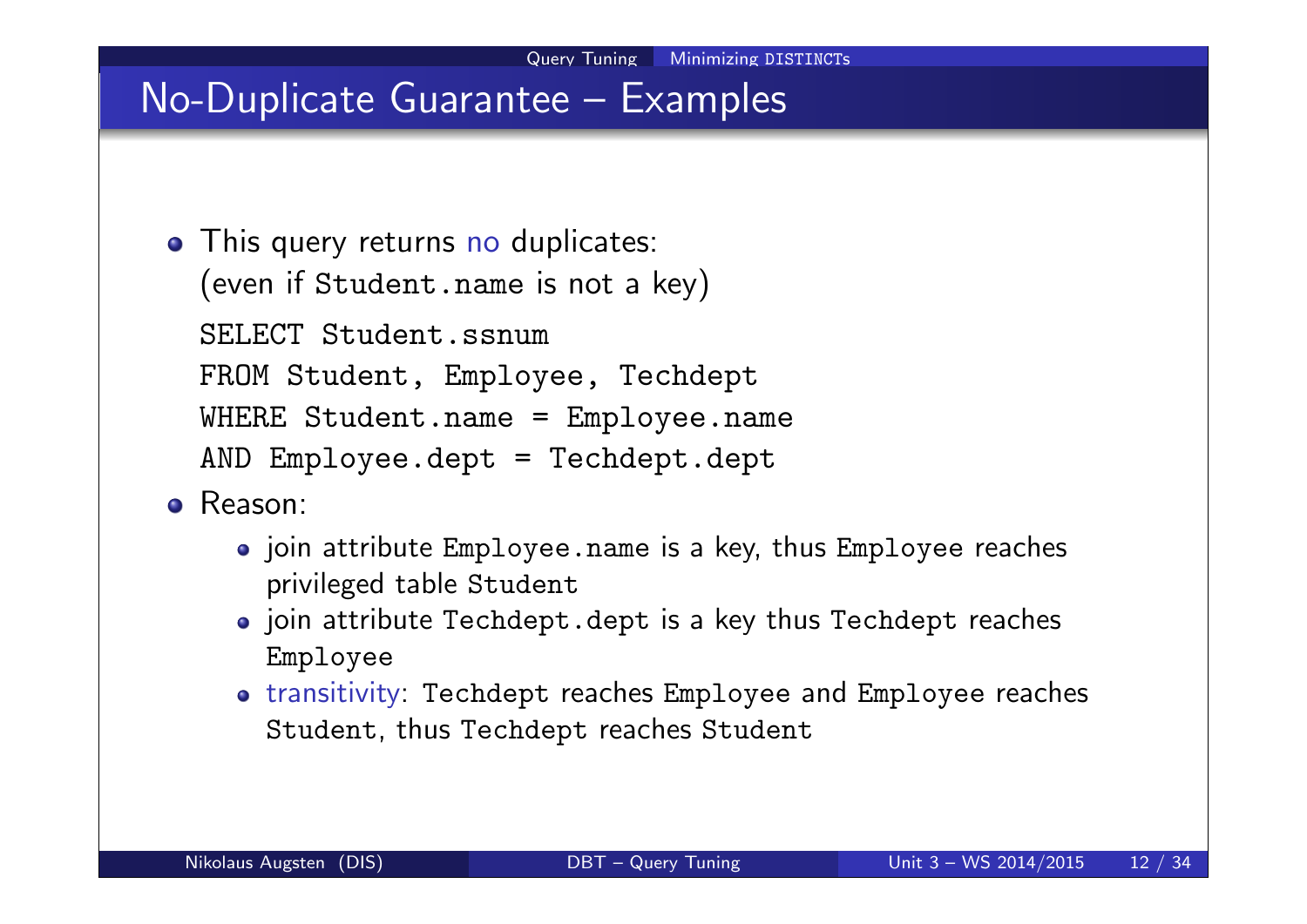- This query returns duplicates: (even if Student.name is a key) SELECT Student.ssnum FROM Student, Employee, Techdept WHERE Student.name = Employee.name AND Employee.manager = Techdept.manager
- Reason:
	- o join attribute Techdept.manager is not key
	- . thus Techdept does not reach Employee (and Student)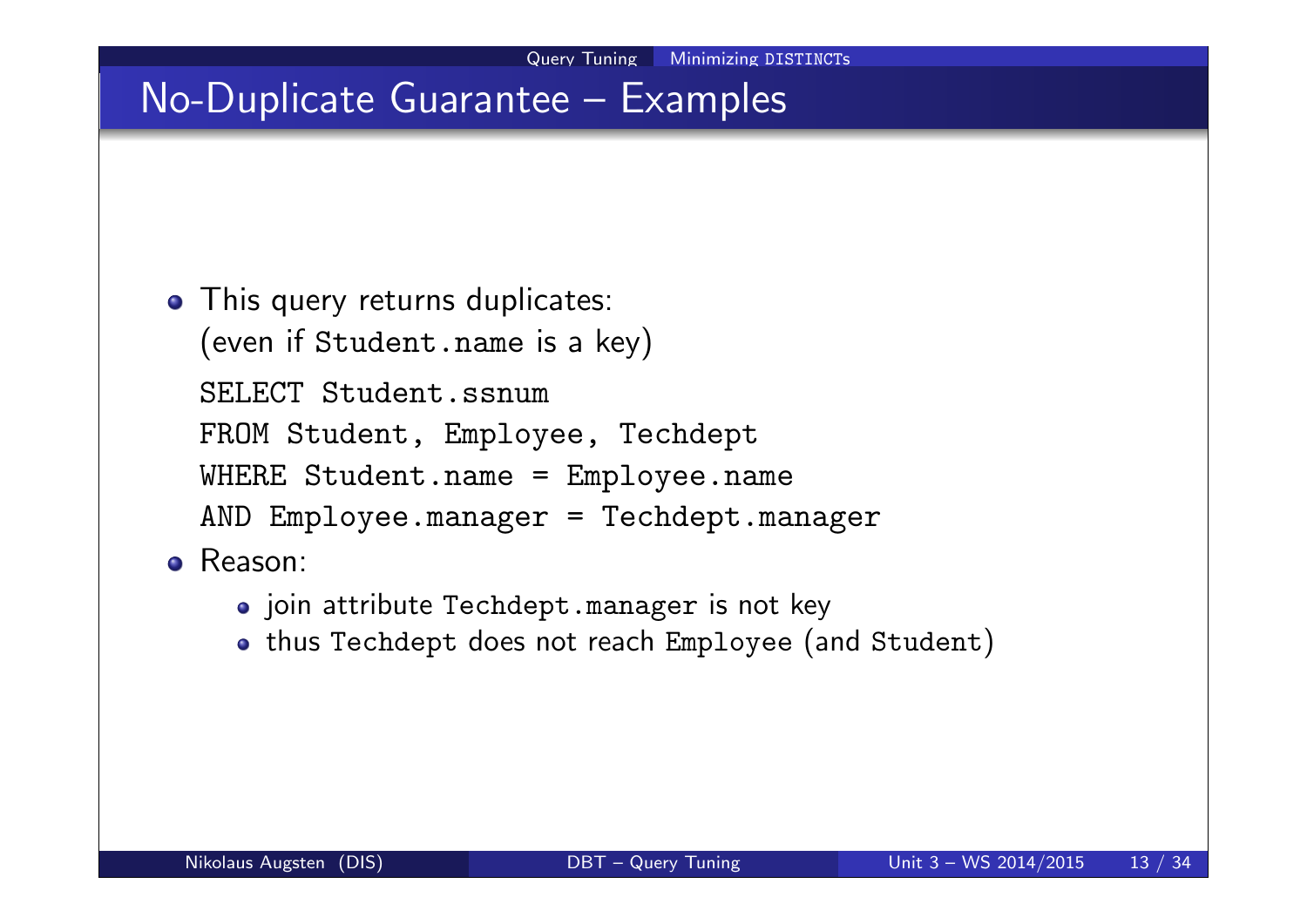Try the example queries on the following instance (keys underlined):

| • Employee (ssnum,            |       | name, manager, dept) |             |  |
|-------------------------------|-------|----------------------|-------------|--|
| ssnum                         | name  | manager              | dept        |  |
| 1                             | Peter | John                 |             |  |
| $\mathcal{P}$                 | Rose  | Mary                 | Development |  |
| manager)<br>• Techdept (dept, |       |                      |             |  |
| dept                          |       | manager              |             |  |
|                               |       | John                 |             |  |
| Development                   |       | Mary                 |             |  |
| Production                    |       | John                 |             |  |
| · Students (ssnum, name)      |       |                      |             |  |
| ssnum                         | name  |                      |             |  |
| 5                             | Peter |                      |             |  |
| რ                             | Peter |                      |             |  |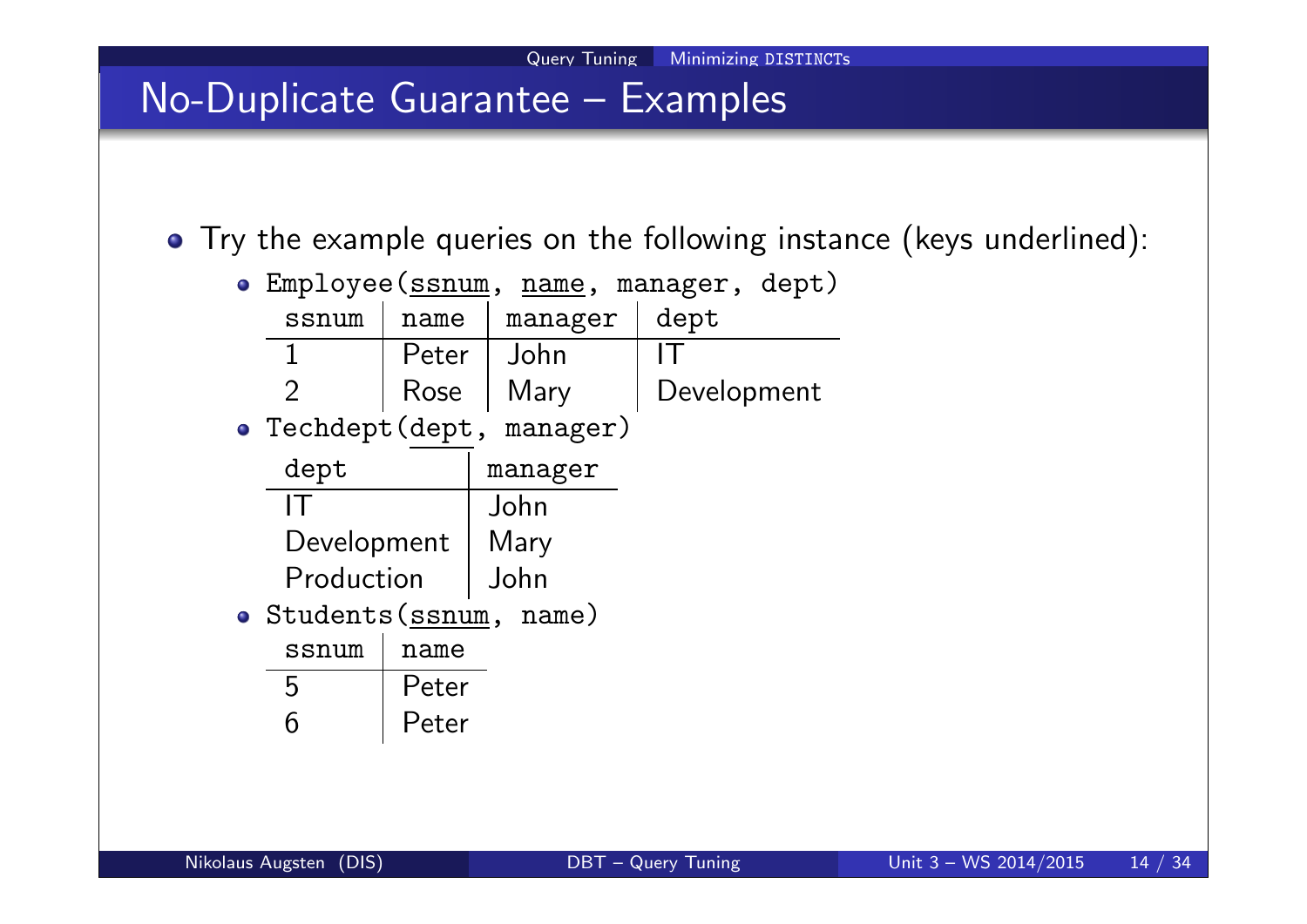## **Outline**



- **Minimizing DISTINCTs**
- **Rewriting of Nested Queries**

### **Index Tuning • Query Types**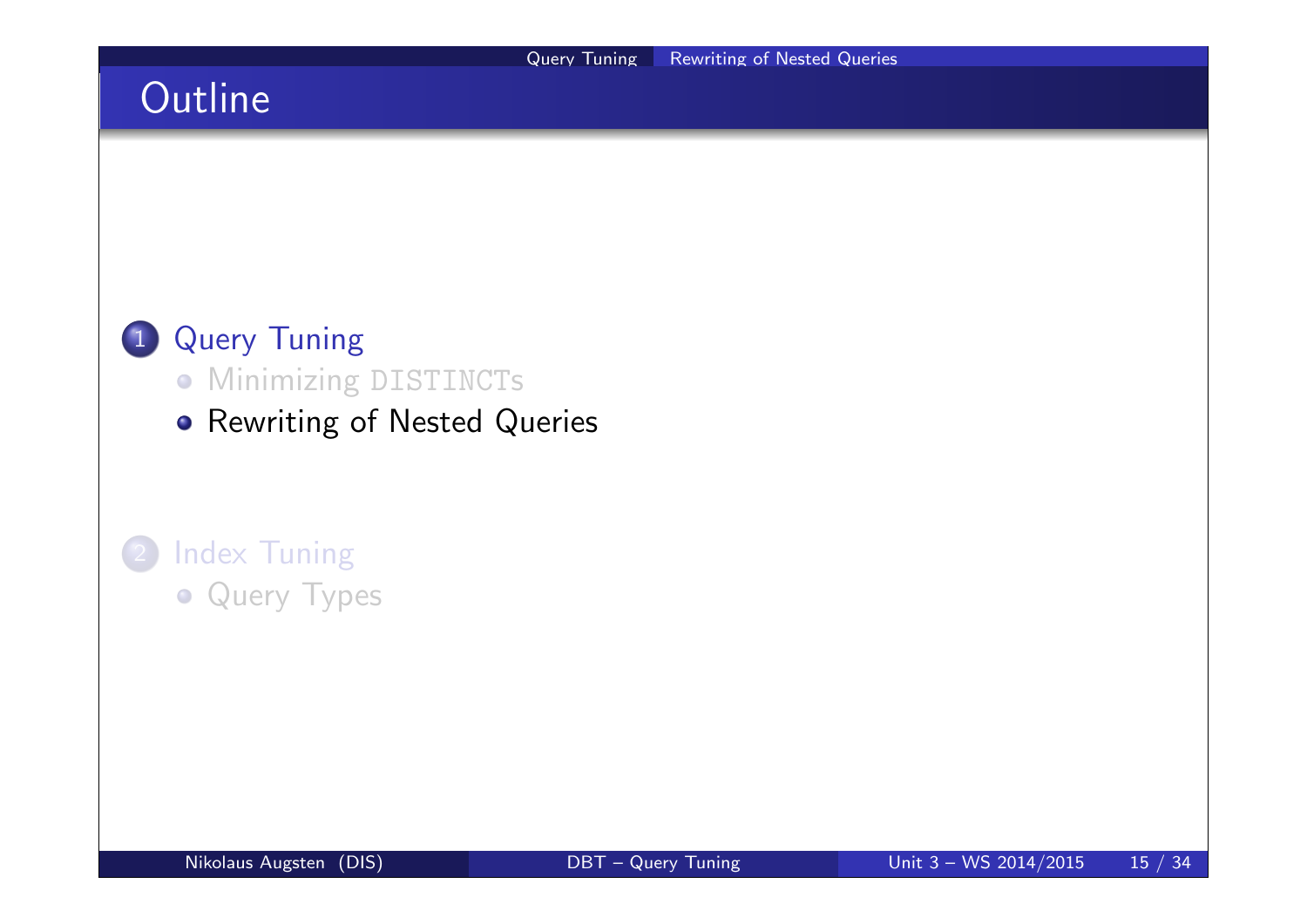### Types of Nested Queries

#### Uncorrelated subqueries

with aggregates in the inner query

SELECT ssnum FROM Employee WHERE salary > (SELECT AVG(salary) FROM Employee)

#### without aggregates in the inner query

SELECT ssnum FROM Employee WHERE dept IN (SELECT dept FROM Techdept)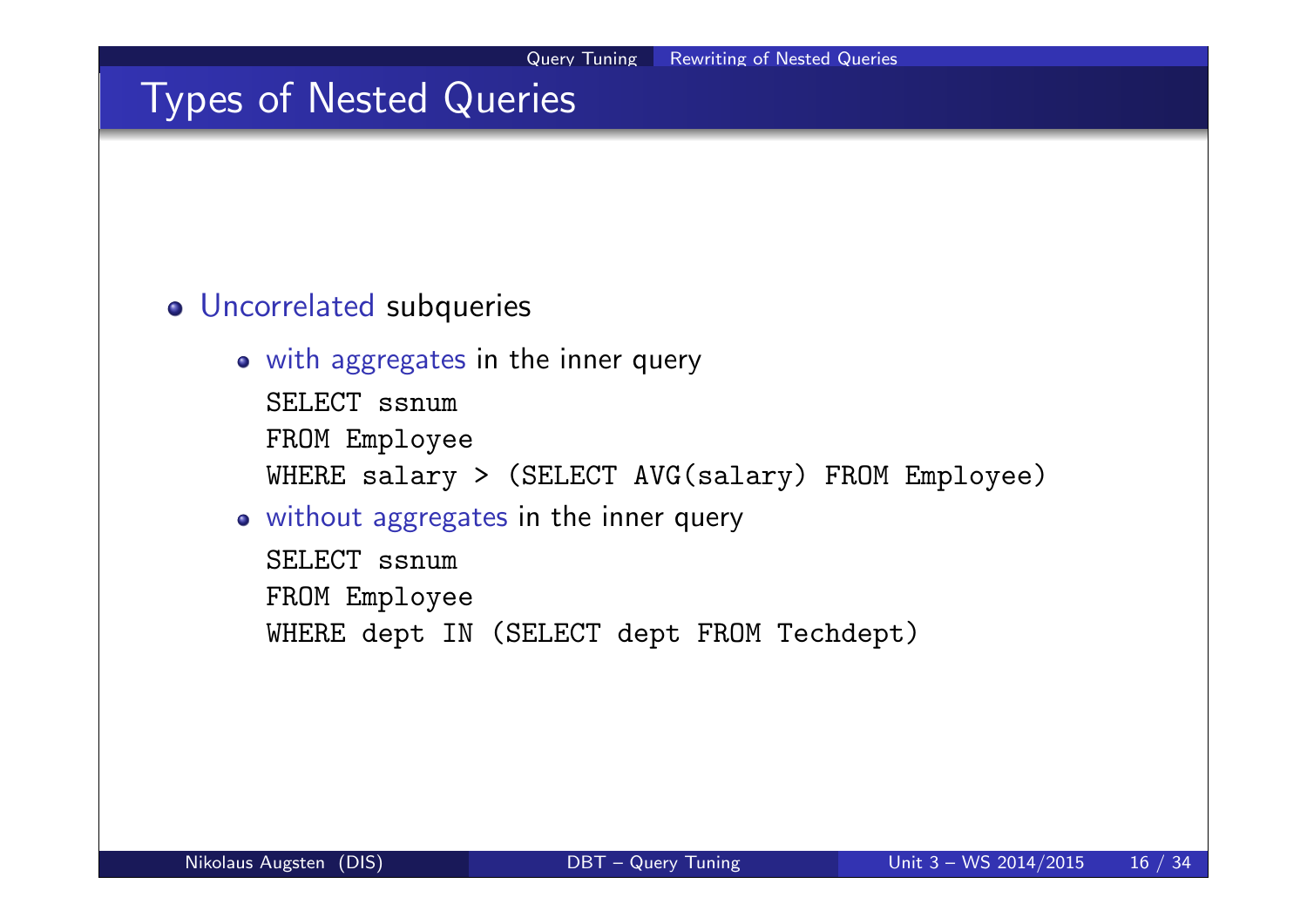### Types of Nested Queries

#### Correlated subqueries

```
• with aggregates in the inner query
 SELECT ssnum
 FROM Employee e1, Techdept
 WHERE salary = (SELECT AVG (e2.salary))FROM Employee e2, Techdept
                   WHERE e2.dept = e1.dept
                   AND e2.dept = Techdept.dept)
```
without aggregates in the inner query (uncommon)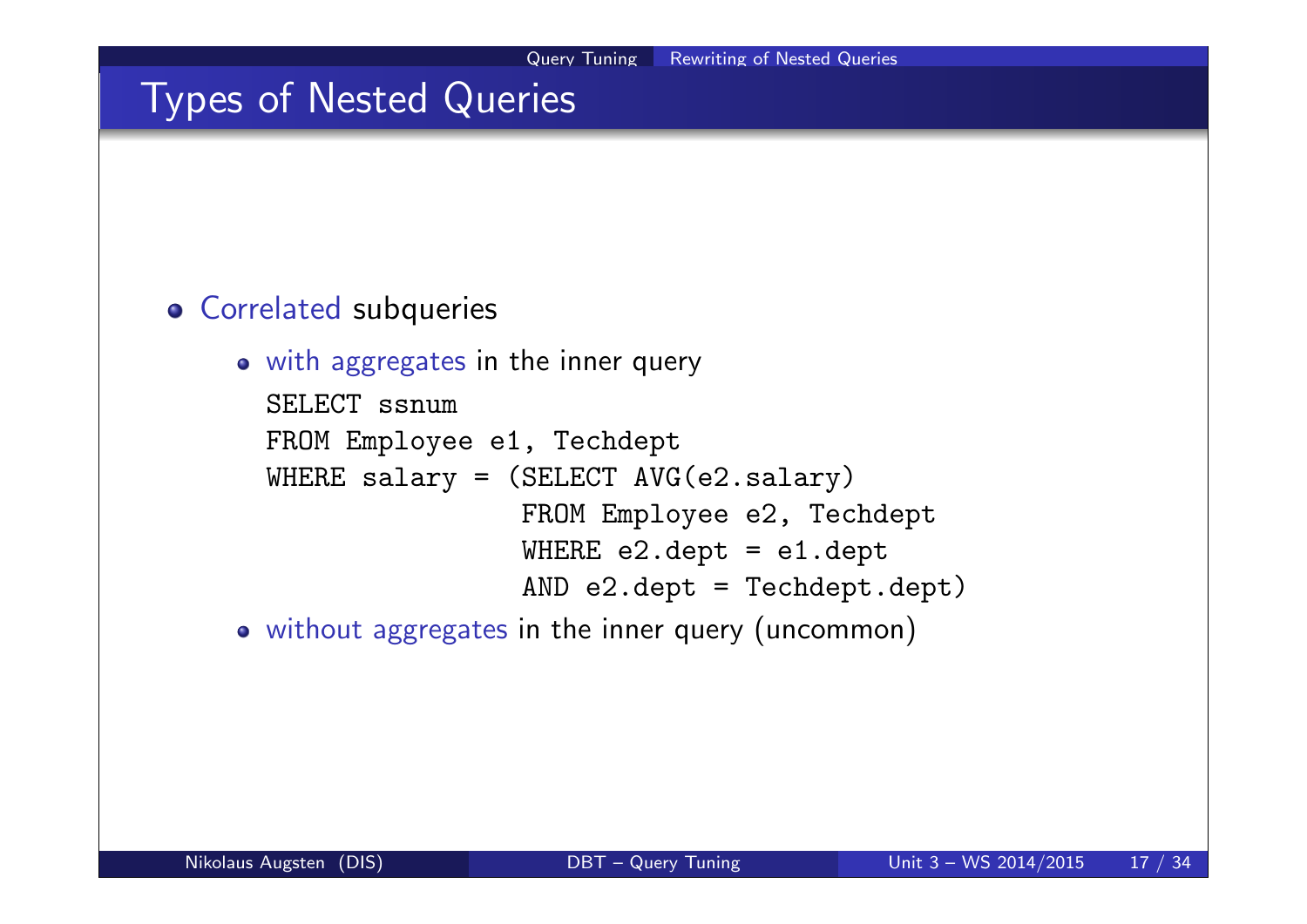# Uncorrelated Subquery with Aggregates

- Uncorrelated subqueries with aggregate in the inner query:
	- SELECT ssnum
	- FROM Employee
	- WHERE salary > (SELECT AVG(salary) FROM Employee)
- o Not problematic:
	- Result of inner query is a single value (constant).
	- Most systems will first execute the inner query and then substitute it with the resulting constant.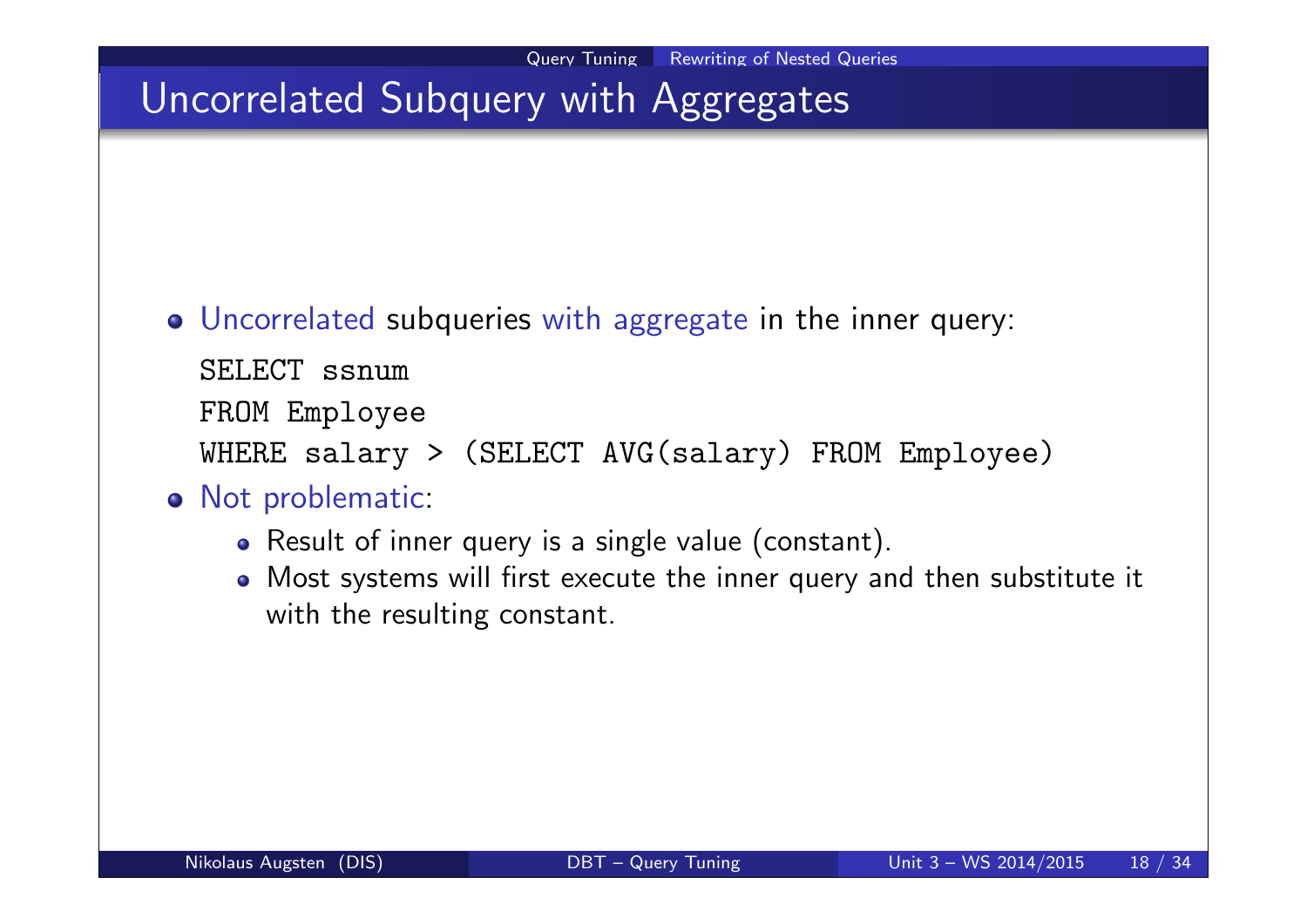# Uncorrelated Subquery without Aggregates

- Uncorrelated subqueries without aggregate in the inner query: SELECT ssnum FROM Employee WHERE dept IN (SELECT dept FROM Techdept)
- **o** Some systems might not use index on Employee.dept.
- Unnested query:

SELECT ssnum FROM Employee, Techdept WHERE Employee.dept = Techdept.dept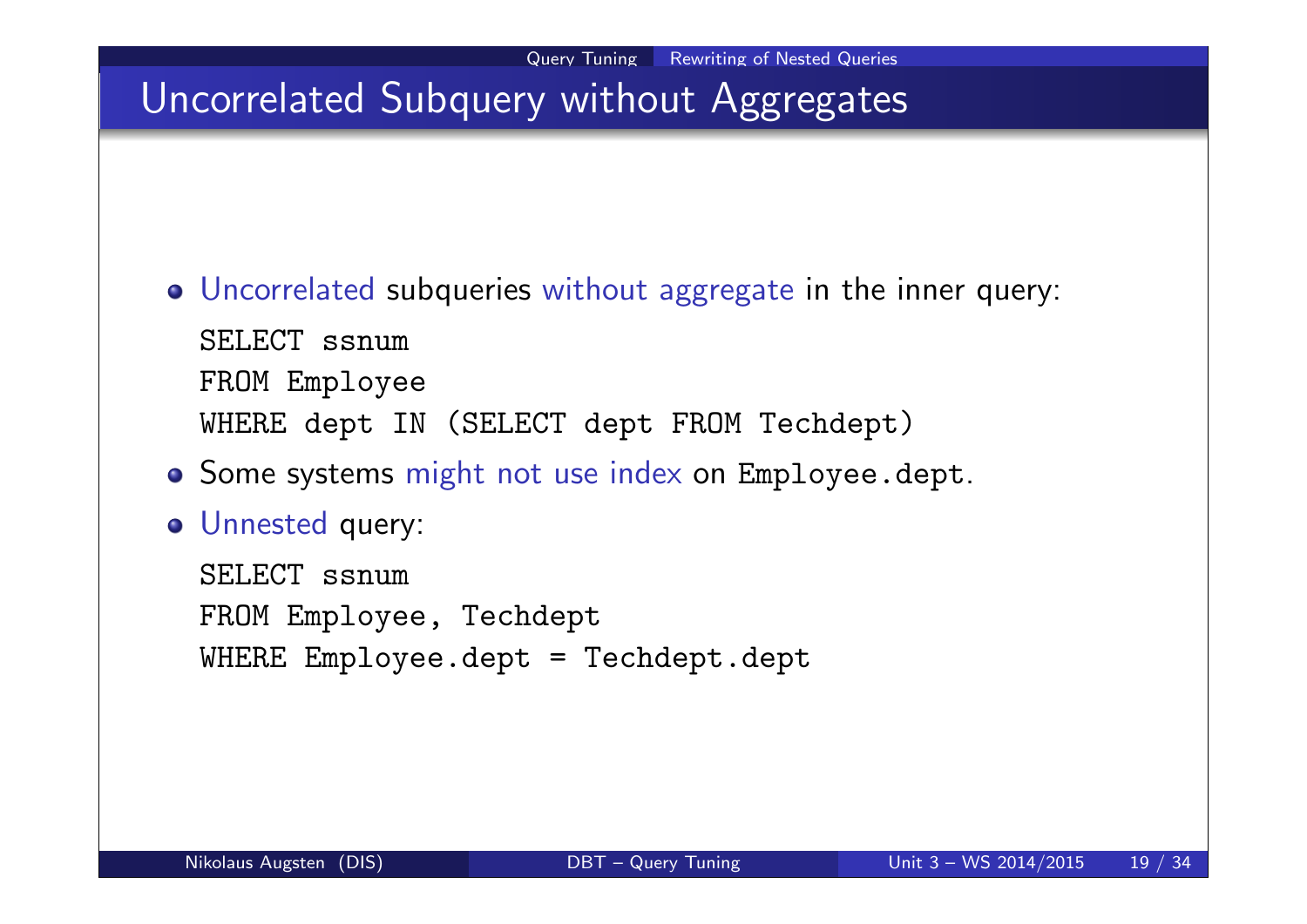## Uncorrelated Subquery without Aggregates

#### Unnesting strategy:

- 1. Combine the arguments of the two FROM clauses.
- 2. AND together the WHERE clauses.
- 3. Replace "outer.attr1 IN (SELECT inner.attr2 ...)" with "outer.attr1 = inner.attr2" in the WHERE clause.
- 4. Retain the SELECT clause from the outer block.
- Strategy works for nesting of any depth.
- Note: If inner table does not reach outer table in new join condition, new duplicates may appear.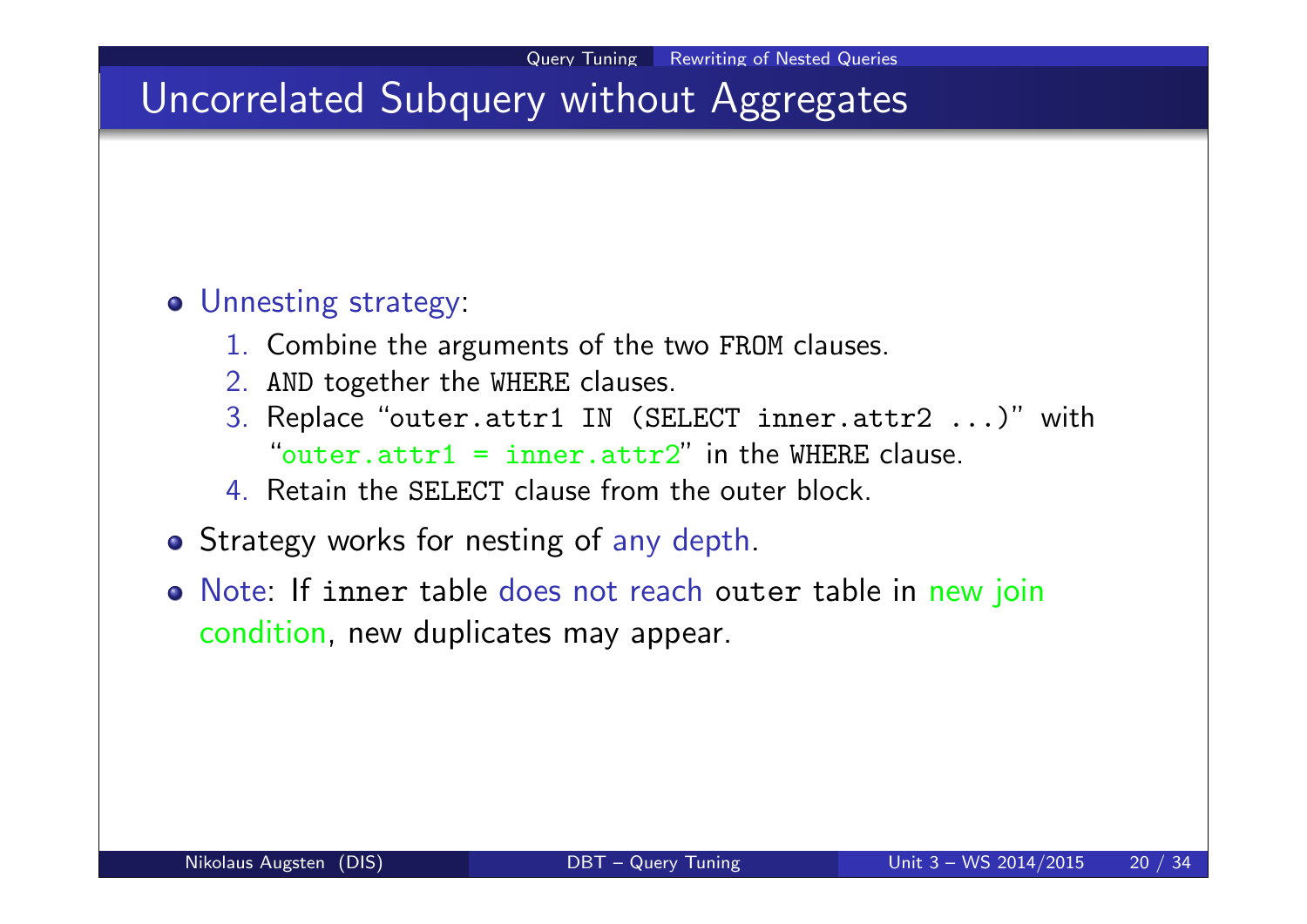### Duplicates in Unnested Queries – Examples

#### Nested query:

SELECT AVG(salary) FROM Employee WHERE dept IN (SELECT dept FROM Techdept)

#### Unnested query:

SELECT AVG(salary) FROM Employee, Techdept WHERE Employee.dept = Techdept.dept

- o Unnesting is correct:
	- Techdept reaches Employee, thus no duplicates are introduced
	- each salary appears once in average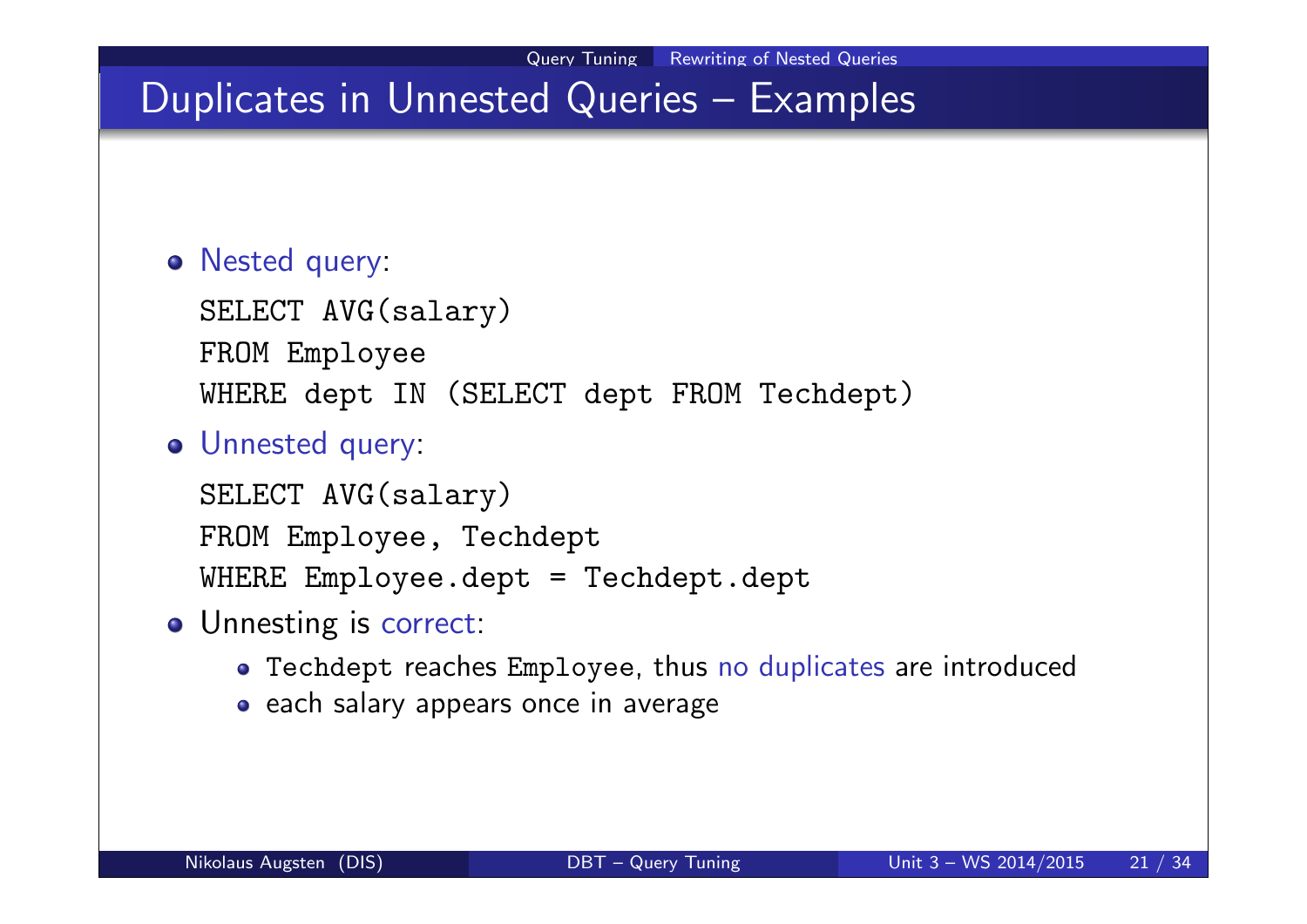## Duplicates in Unnested Queries – Examples

#### Nested query:

SELECT AVG(salary) FROM Employee WHERE manager IN (SELECT manager FROM Techdept)

#### Unnested query:

SELECT AVG(salary) FROM Employee, Techdept WHERE Employee.manager = Techdept.manager

- o Unnesting is not correct:
	- Techdept does not reach Employee, thus duplicates possible
	- some salaries might appears multiple times in the average
- o Note: Duplicates do not matter for aggregates like MIN and MAX.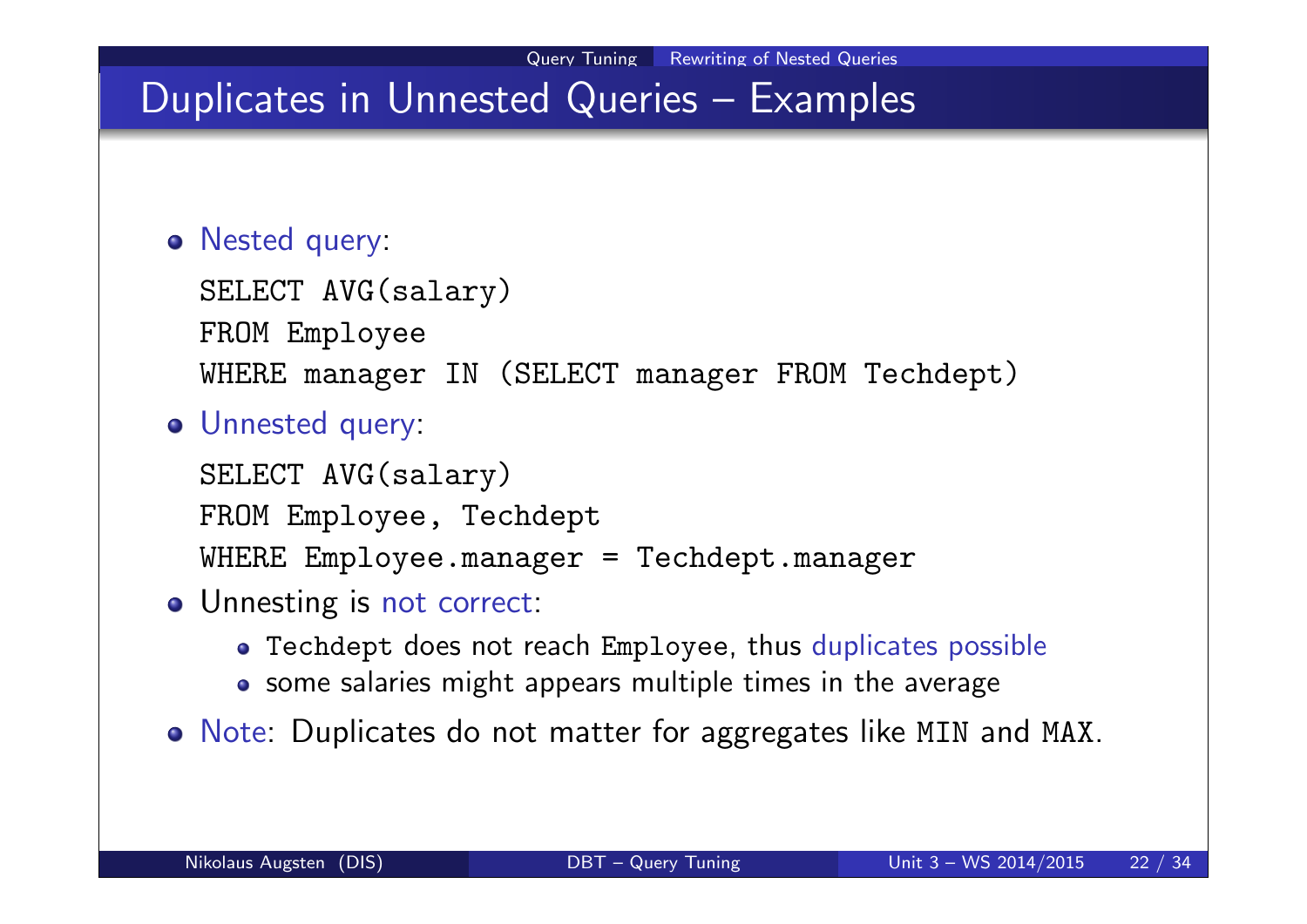# Duplicates in Unnested Queries – Examples

o Solutions for following query?

```
SELECT AVG(salary)
FROM Employee
WHERE manager IN (SELECT manager FROM Techdept)
```
#### A) Derived table:

```
SELECT AVG(salary)
FROM Employee, (SELECT DISTINCT manager FROM Techdept) AS T
WHERE Employee.manager = T.manager
```
#### B) Temporary table:

```
SELECT DISTINCT manager INTO Temp
FROM Techdept
```

```
SELECT AVG(salary)
FROM Employee, Temp
WHERE Employee.manager = Temp.manager
```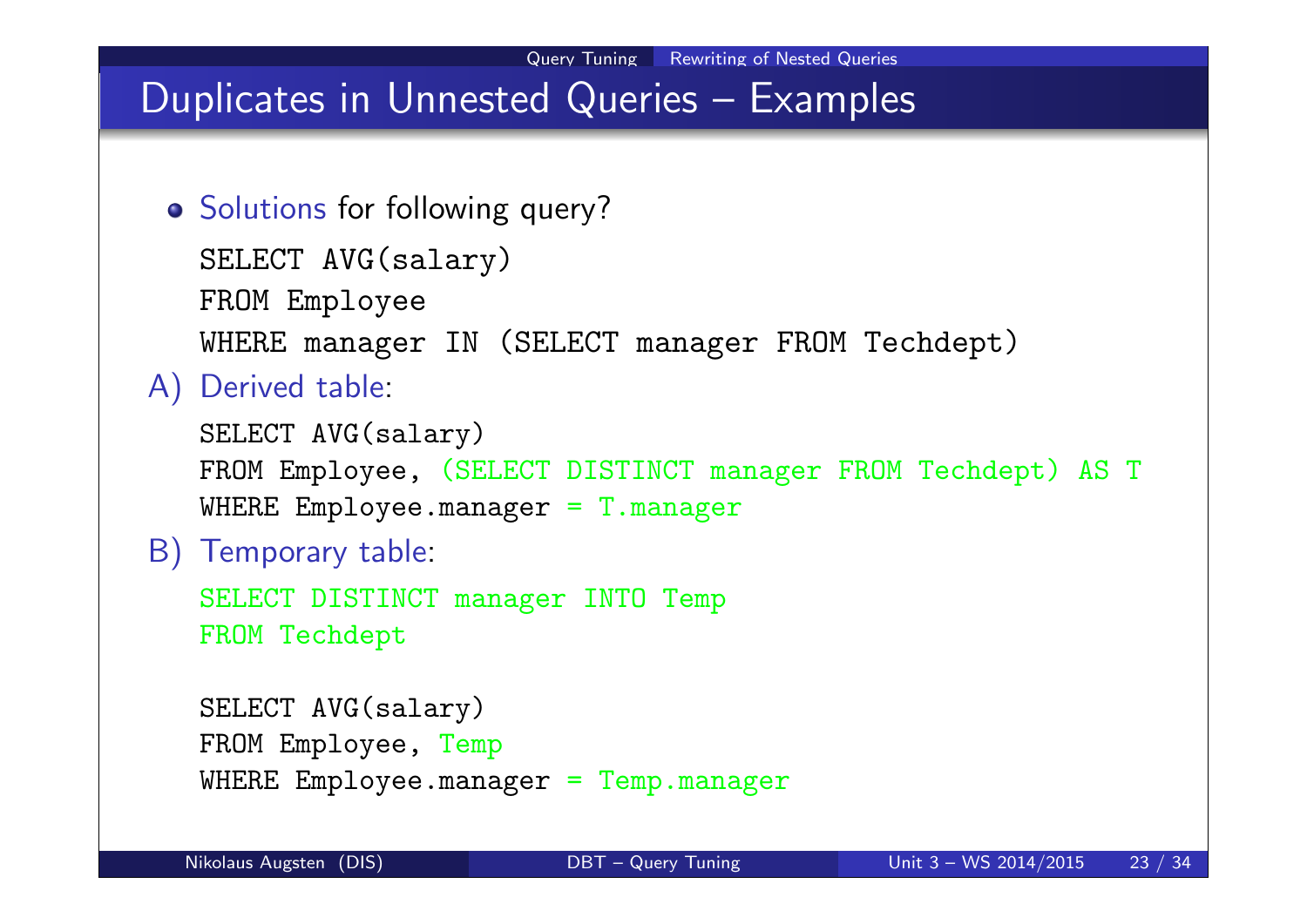# Correlated Subqueries with Aggregates

Correlated subquery with aggregates in the inner query:

```
SELECT ssnum
FROM Employee e1, Techdept
WHERE salary = (SELECT AVG(e2.salary)
                FROM Employee e2, Techdept
                WHERE e2.dept = e1.deptAND e2.dept = Techdept.dept)
```
o Inefficient in many systems.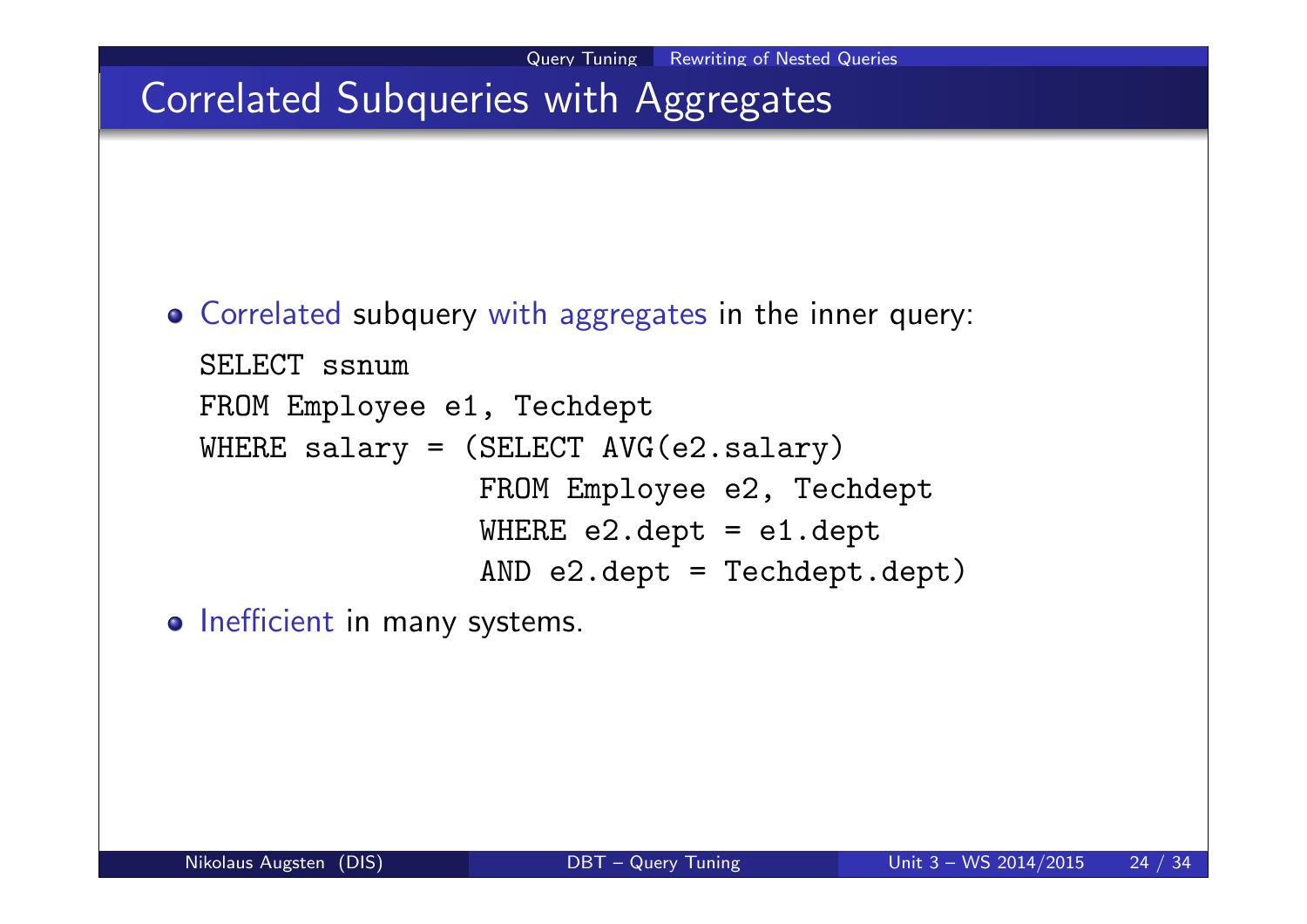## Strategy for Rewriting Query

```
SELECT ssnum
FROM Employee e1, Techdept
WHERE salary = (SELECT AVG (e2.salary))FROM Employee e2, Techdept
                WHERE e2.dept = e1.deptAND e2.dept = Techdept.dept)
```
1. Create temporary table:

- GROUP BY on correlated attribute of inner query (must be equality!).
- Use uncorrelated qualifications of inner query for WHERE clause.

```
SELECT AVG(salary) as avsalary, Employee.dept INTO Temp
FROM Employee e2, Techdept
WHERE e2.dept = Techdepth.deptGROUP BY e2.dept
```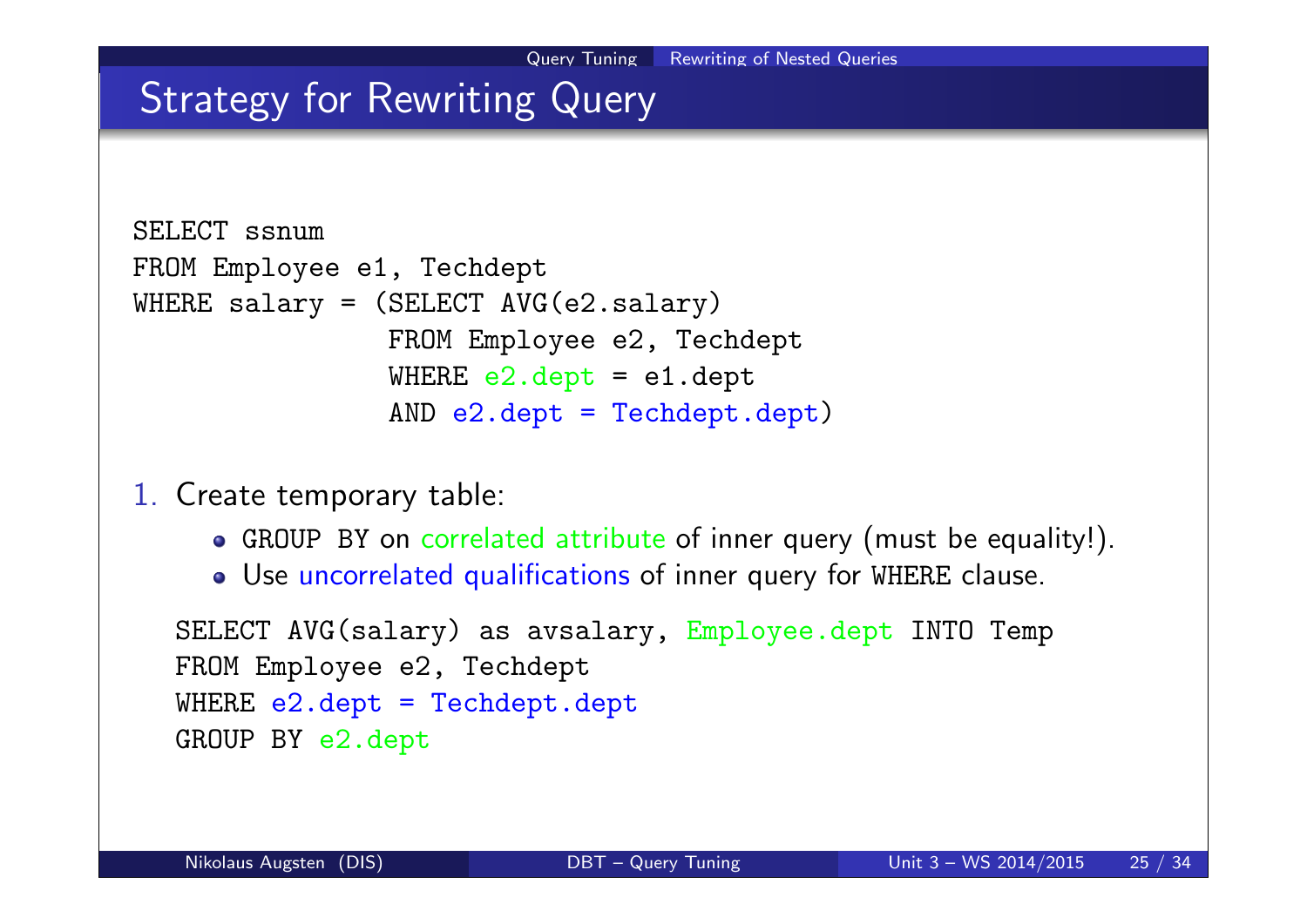### Strategy for Rewriting Query

```
SELECT ssnum
FROM Employee e1, Techdept
WHERE salary = (SELECT AVG (e2.salary) ... WHERE e2.dept = e1.dept ...)SELECT AVG(salary) as avsalary, Employee.dept INTO Temp
FROM Employee, Techdept
WHERE Employee.dept = Techdept.dept
GROUP BY Employee.dept
```
- 2. Join temporary table with outer query:
	- Condition on the grouped attribute replaces correlation condition.
	- Depending attribute of grouping replaces subquery.
	- All other qualifications of outer query remain (none in example).

```
SELECT ssnum
FROM Employee e1, Temp
WHERE salary = avsalary
AND e1.dept = Temp.dept;
```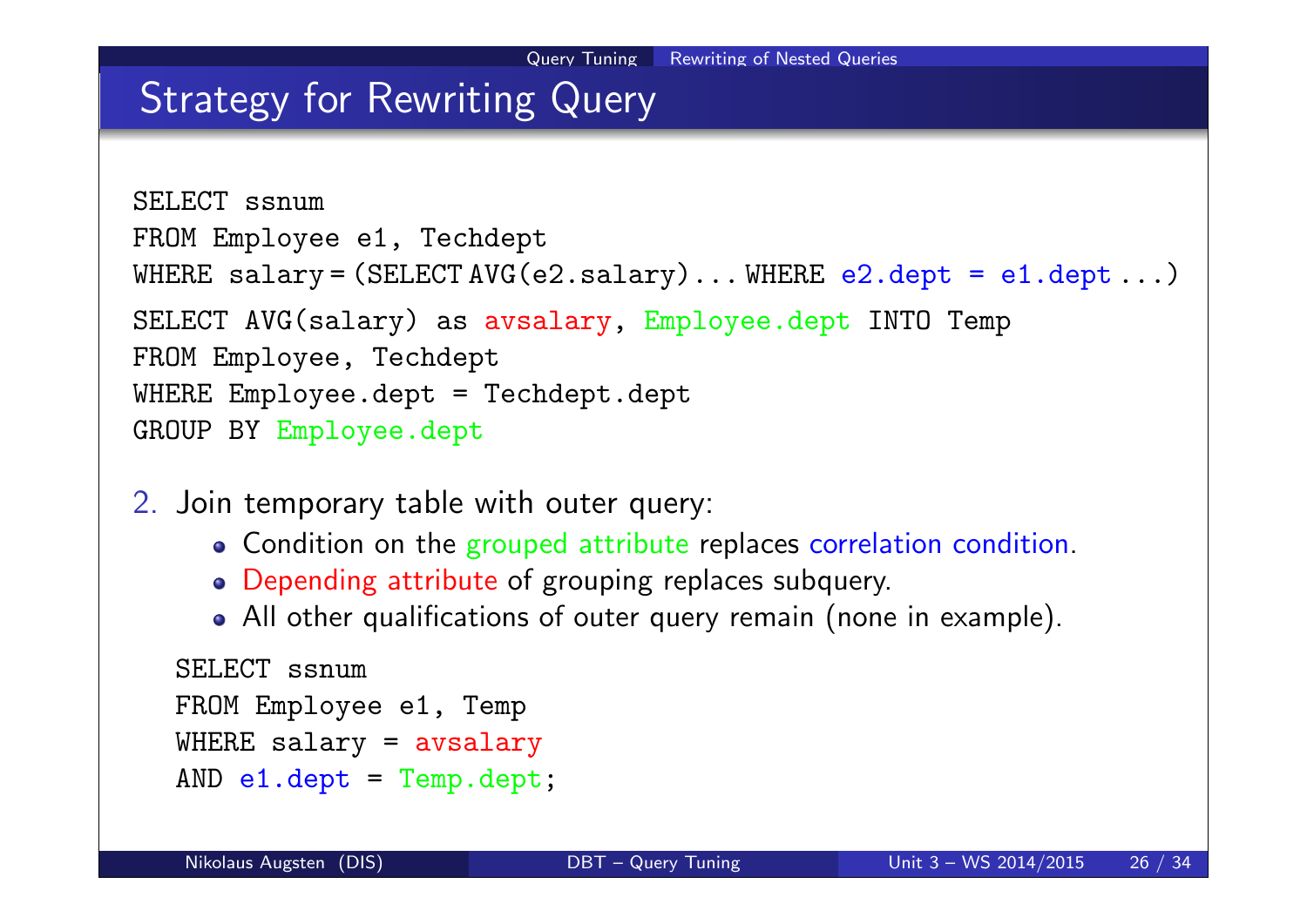### The Count Bug

- Correlated subquery with COUNT aggregate in the inner query: SELECT ssnum FROM Employee e1, Techdept WHERE numfriends =  $COUNT(SELECT e2.ssnum$ FROM Employee e2, Techdept WHERE e2.dept = e1.dept AND e2.dept = Techdept.dept)
- **•** Rewrite with temporary table:

```
SELECT COUNT(ssnum) as numcolleagues, Employee.dept INTO Temp
  FROM Employee, Techdept
  WHERE Employee.dept = Techdept.dept
  GROUP BY Employee.dept
  SELECT ssnum
  FROM Employee, Temp
  WHERE numfriends = numcolleagues
  AND Employee.dept = Temp.dept;
• What is going wrong?
```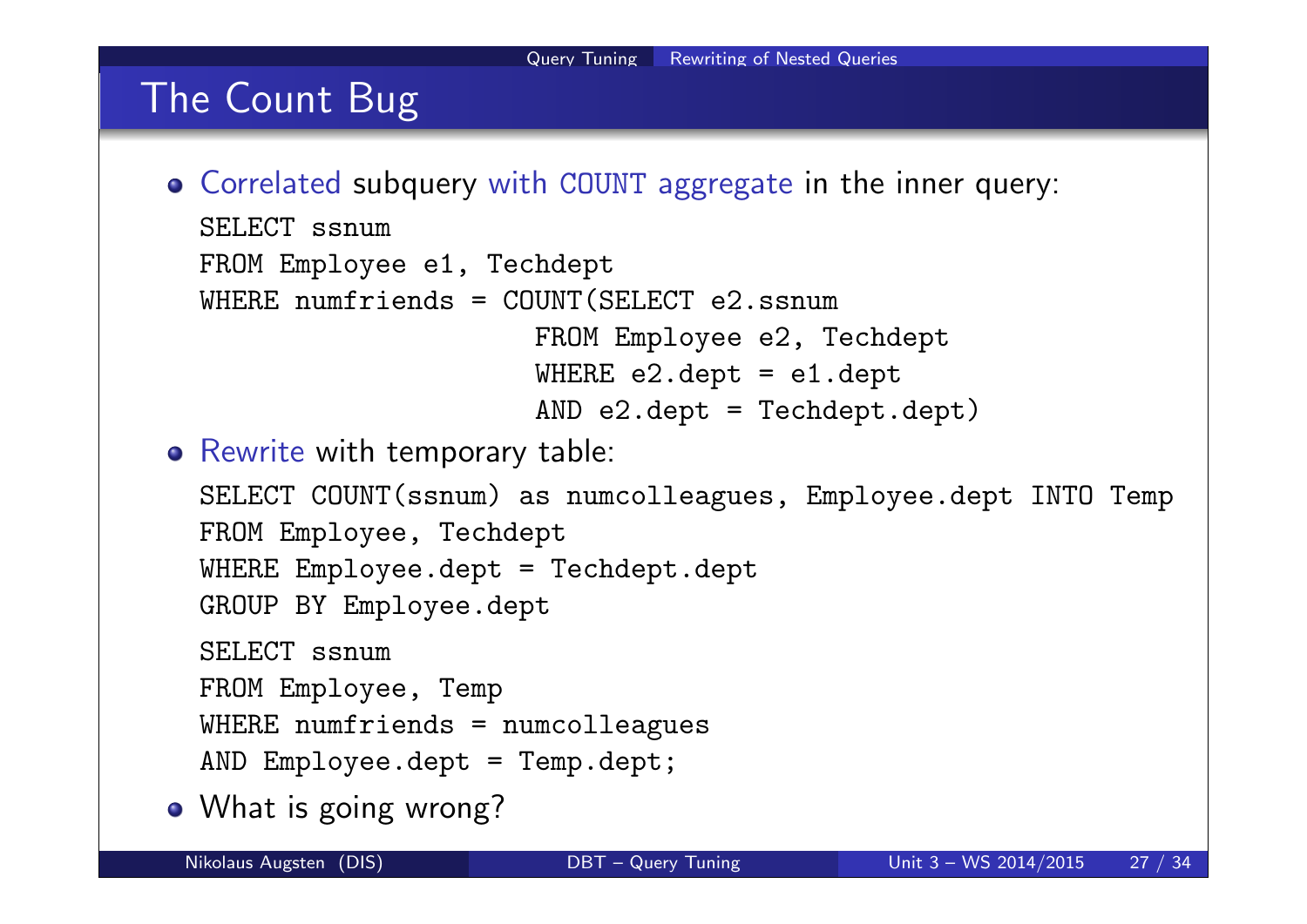### The Count Bug

#### Consider for example an employee Jane:

- Jane is not in a technical department (Techdept).
- Jane has no friends (Employee.numfriends = 0)
- o Original (nested) query:
	- since Jane is not in a technical department, inner query is empty
	- $\bullet$  but COUNT( $\emptyset$ )=0, thus Jane is in the result set!
- Rewritten query with temporary table:
	- Jane not in a technical department and does not survive the join
	- **o** thus Jane is not in the result set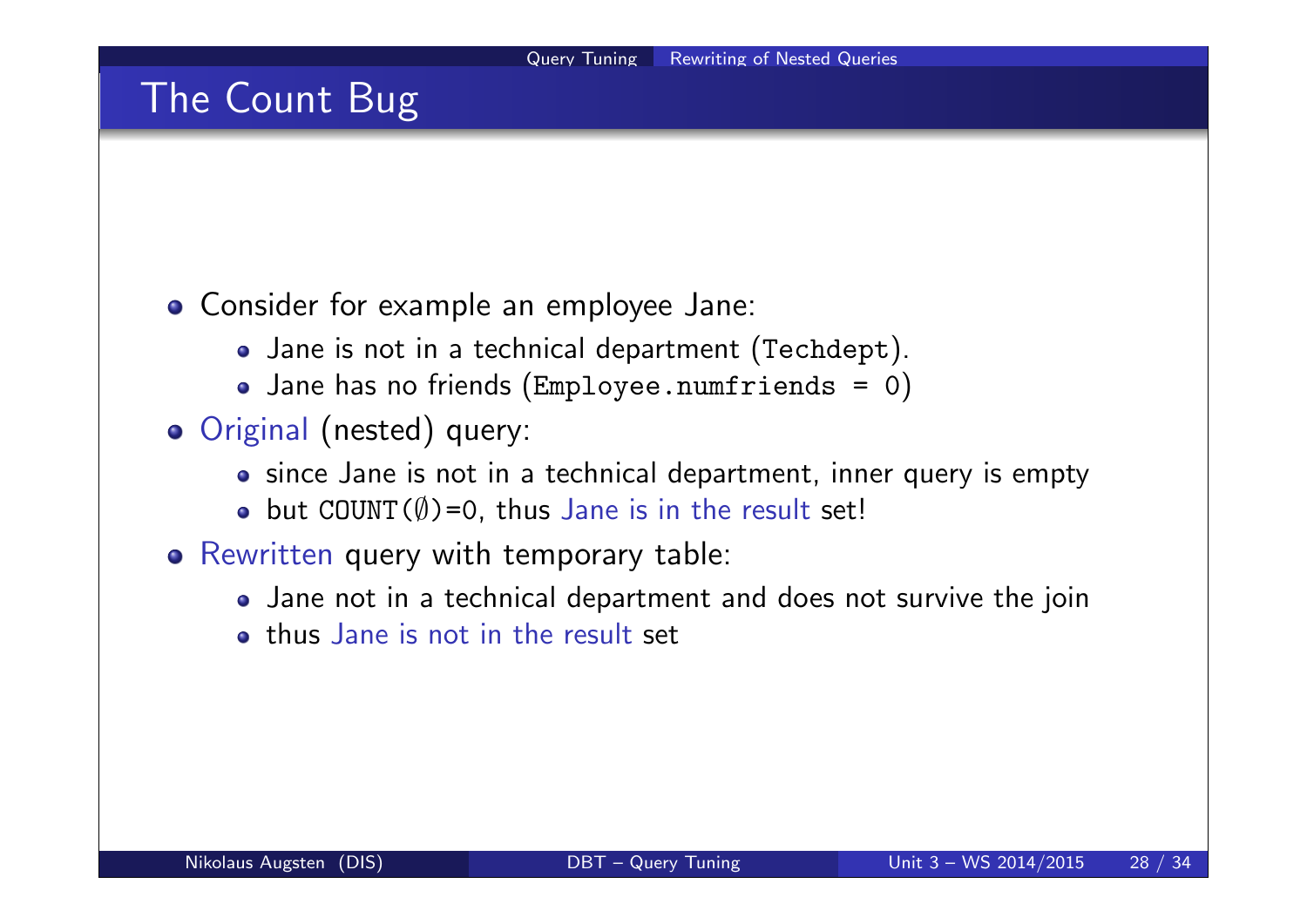# **Outline**

### **Query Tuning**

- **Minimizing DISTINCTs**
- **Rewriting of Nested Queries**

#### 2 Index Tuning • Query Types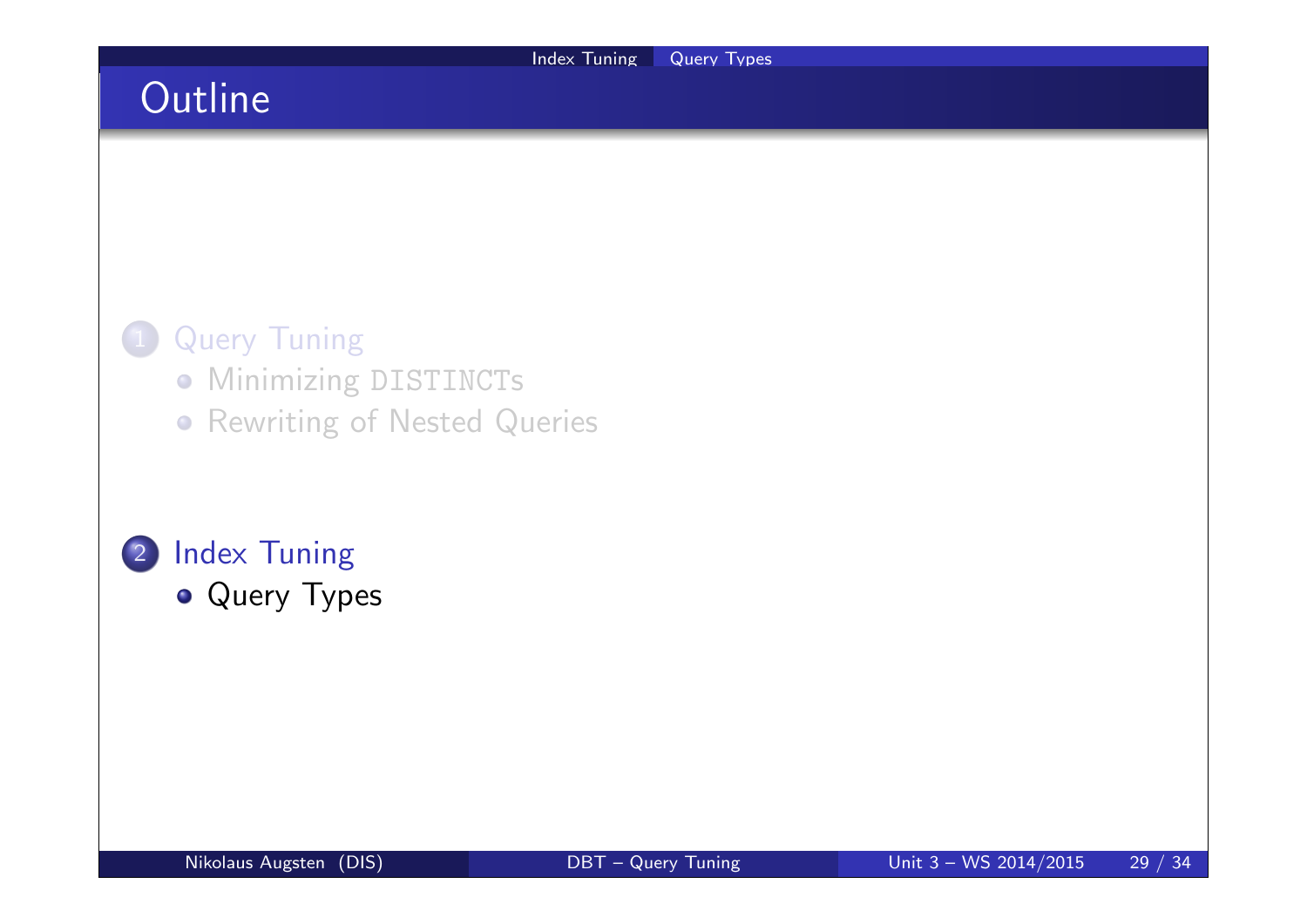

- Different indexes are good for different query types.
- We identify categories of queries with different index requirements.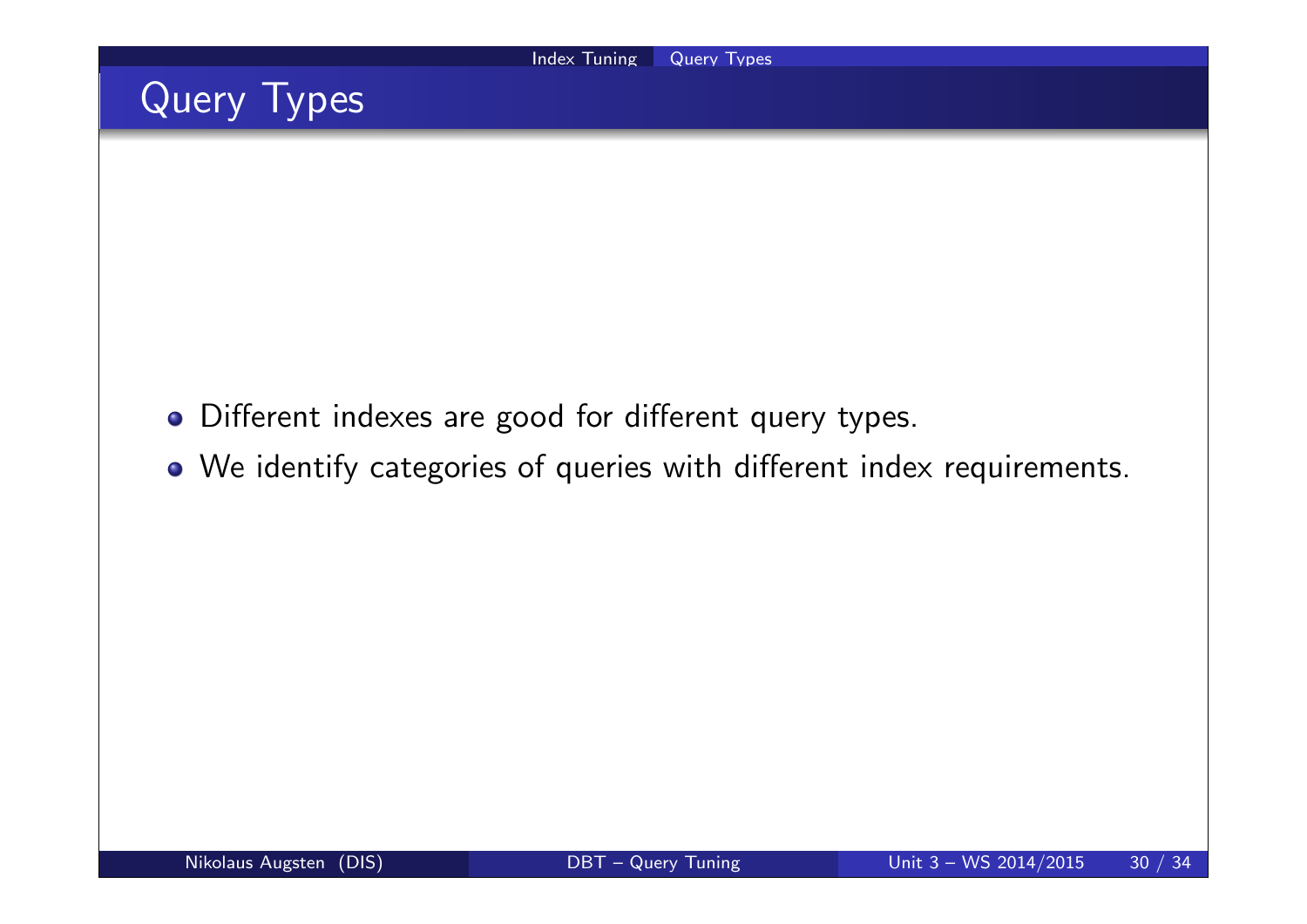Point query: returns at most one record

SELECT name FROM Employee WHERE  $ID = 8478$ 

Multipoint query: returns multiple records based on equality condition

SELECT name FROM Employee WHERE department =  $'IT'$ 

• Range query on X returns records with values in interval of X

SELECT name FROM Employee WHERE salary >= 155000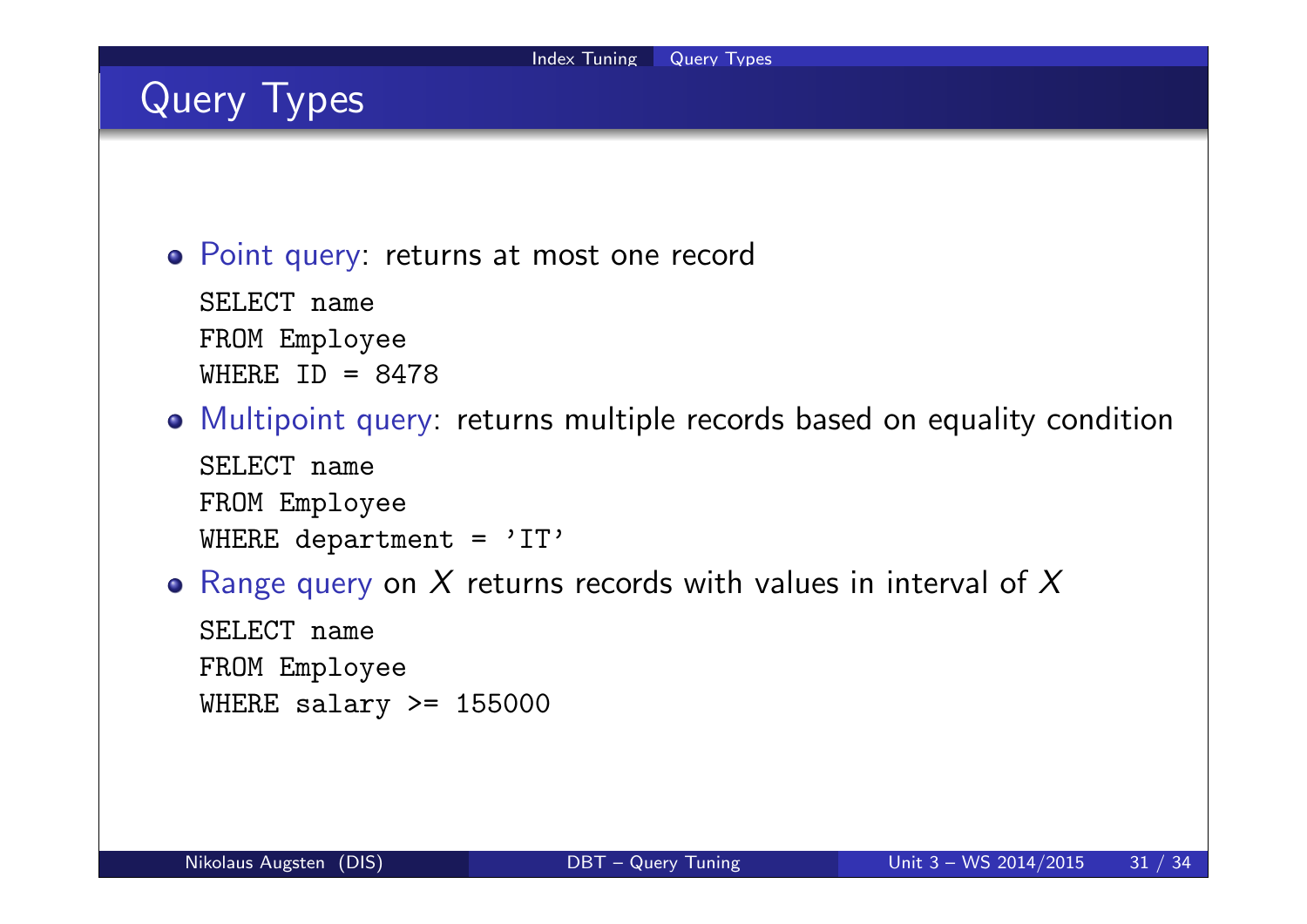- Prefix match query: given an ordered sequence of attributes, the query specifies a condition on a prefix of the attribute sequence
- Example: attribute sequence: lastname, firstname, city
	- The following are prefix match queries:
		- lastname='Gates'
		- lastname='Gates' AND firstname='George'
		- lastname='Gates' AND firstname like 'Ge%'
		- lastname='Gates' AND firstname='George' AND city='San Diego'
	- The following are not prefix match queries:
		- o firstname='George'
		- o lastname LIKE '%ates'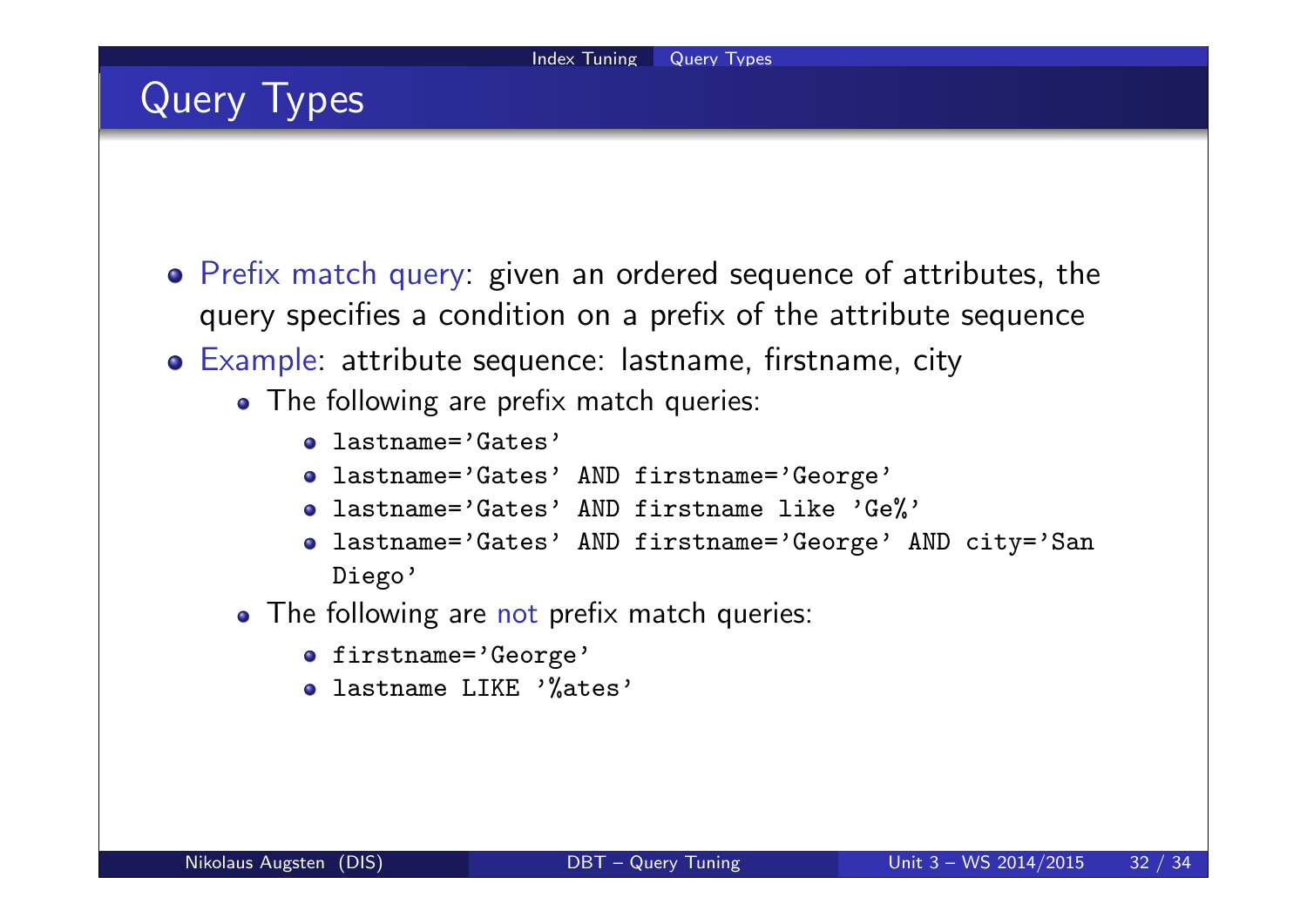- Extremal query: returns records with max or min values on some attributes
	- SELECT name
	- FROM Employee
	- WHERE salary = MAX(SELECT salary FROM Employee)
- Ordering query: orders records by some attribute value SELECT  $*$ FROM Employee ORDER BY salary
- Grouping query: partition records into groups; usually a function is applied on each partition SELECT dept, AVG(salary) FROM Employee GROUP BY dept